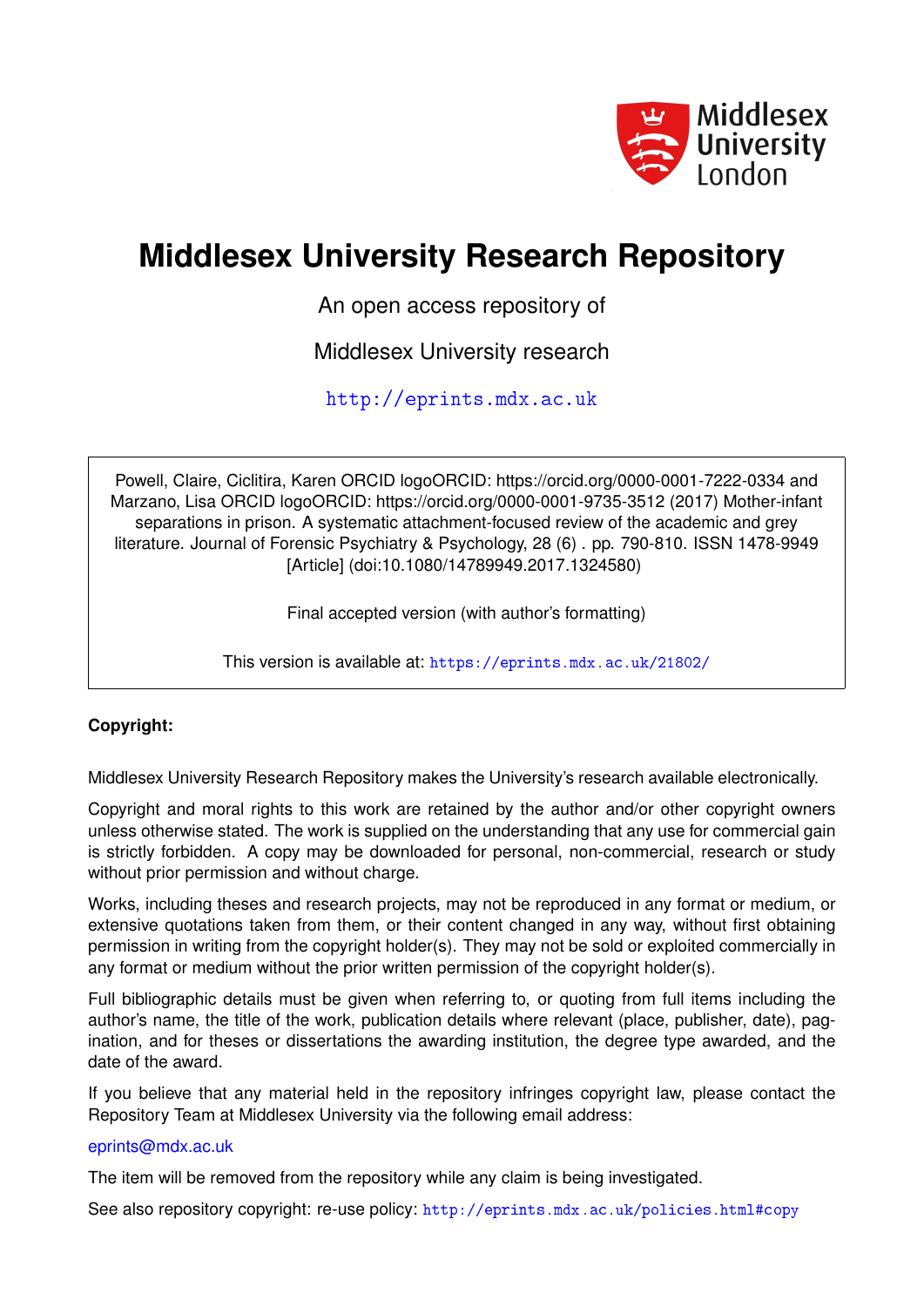## **Mother-infant separations in prison. A systematic attachment-focused review of the academic and grey literature.**

Claire Powell, Karen Ciclitira and Lisa Marzano

*Forensic Psychology, Middlesex University, London, UK*

School of Science and Technology, Middlesex University, Town Hall, The Burroughs, Hendon, London NW4 4BT

c.powell@mdx.ac.uk

5191 words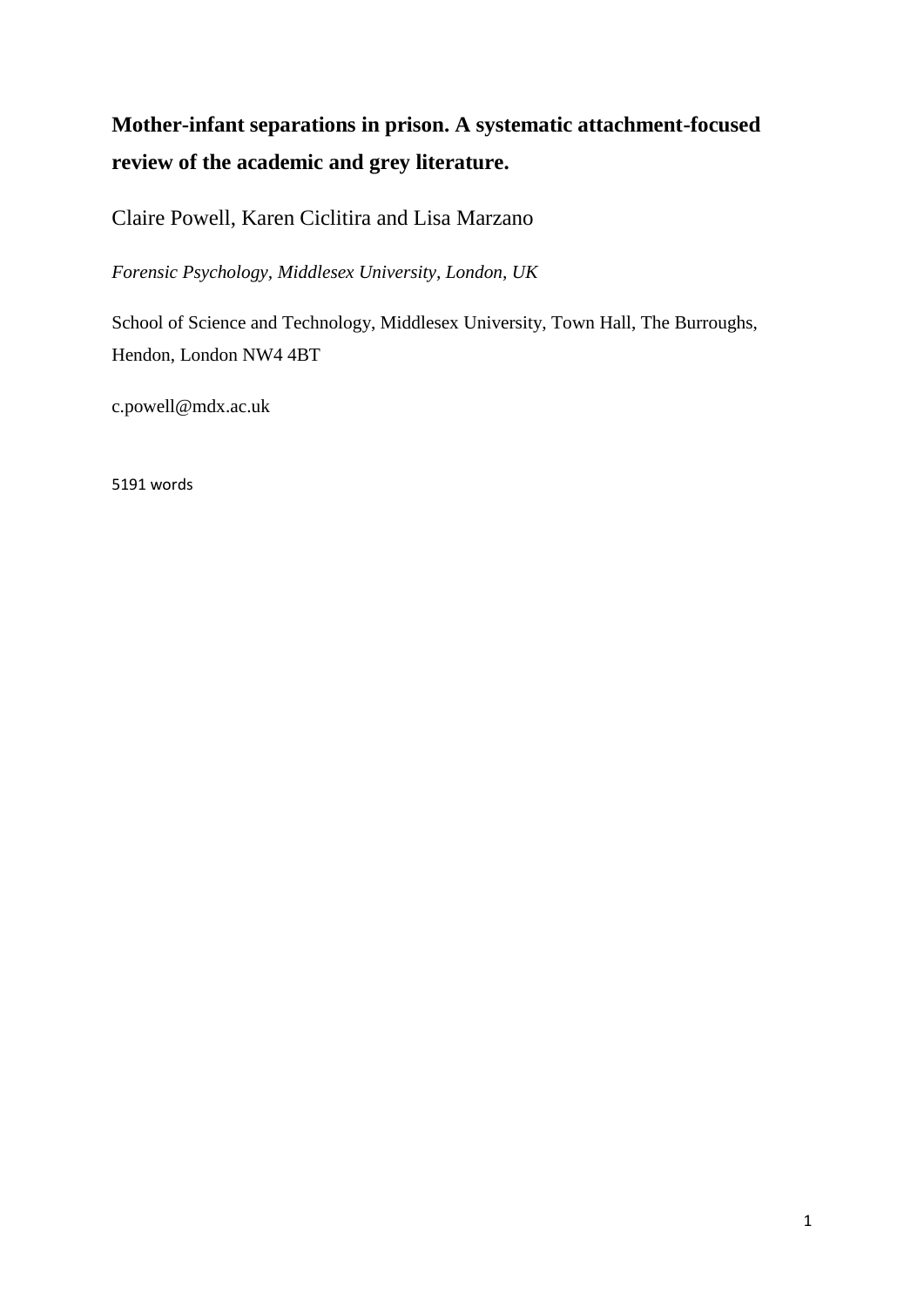**Mother-infant separations in prison. A systematic attachment-focused review of the academic and grey literature.**

#### **Abstract**

This review systematically searched UK academic and grey literature in relation to mother and child separation in prison. Attachment theory is referred to in current prison policy for mothers (PSO 4801, 2008), and could provide a framework linking policy and practice. Reviewing grey literature provided an opportunity to explore practice-based literature. 24 academic papers and 51 grey documents were reviewed. Use of attachment theory in the academic literature varied according to discipline, ranging from extensive use to no use. There was greater use of attachment theory in the grey literature. Despite linguistic differences, all documents highlighted the detrimental impact of separation on imprisoned mothers. However, specificity was lacking regarding support for mothers, and staff needs were overlooked. Given its use across the sparse research and practice literature, and its basis for policy, attachment theory could underpin theoretically informed support for imprisoned mothers separated from their infants and staff who support them.

Key words: women offenders; prison; child; human attachment;

## **Introduction**

**.** 

UK prisons provide some provision for imprisoned mothers of infants in the form of Mother and Baby Units  $(MBUS)^1$ , however, most mothers are separated from their children under 18 months. Whilst the figures are unclear and not routinely collected (Dolan, 2016), there could be around 500 women a year who are in this position (see Gregoire, Dolan, Mullee, & Coulson, 2010). The early years are both crucial for children's development (Bradley & Corwyn, 2002; Center on the Developing Child, 2010), and are a period of vulnerability for mothers' mental health (Khalifeh, Hunt, Appleby, & Howard, 2016;

 $^{1}$  Special areas of the prison where mother and child can live together for up to 18 months.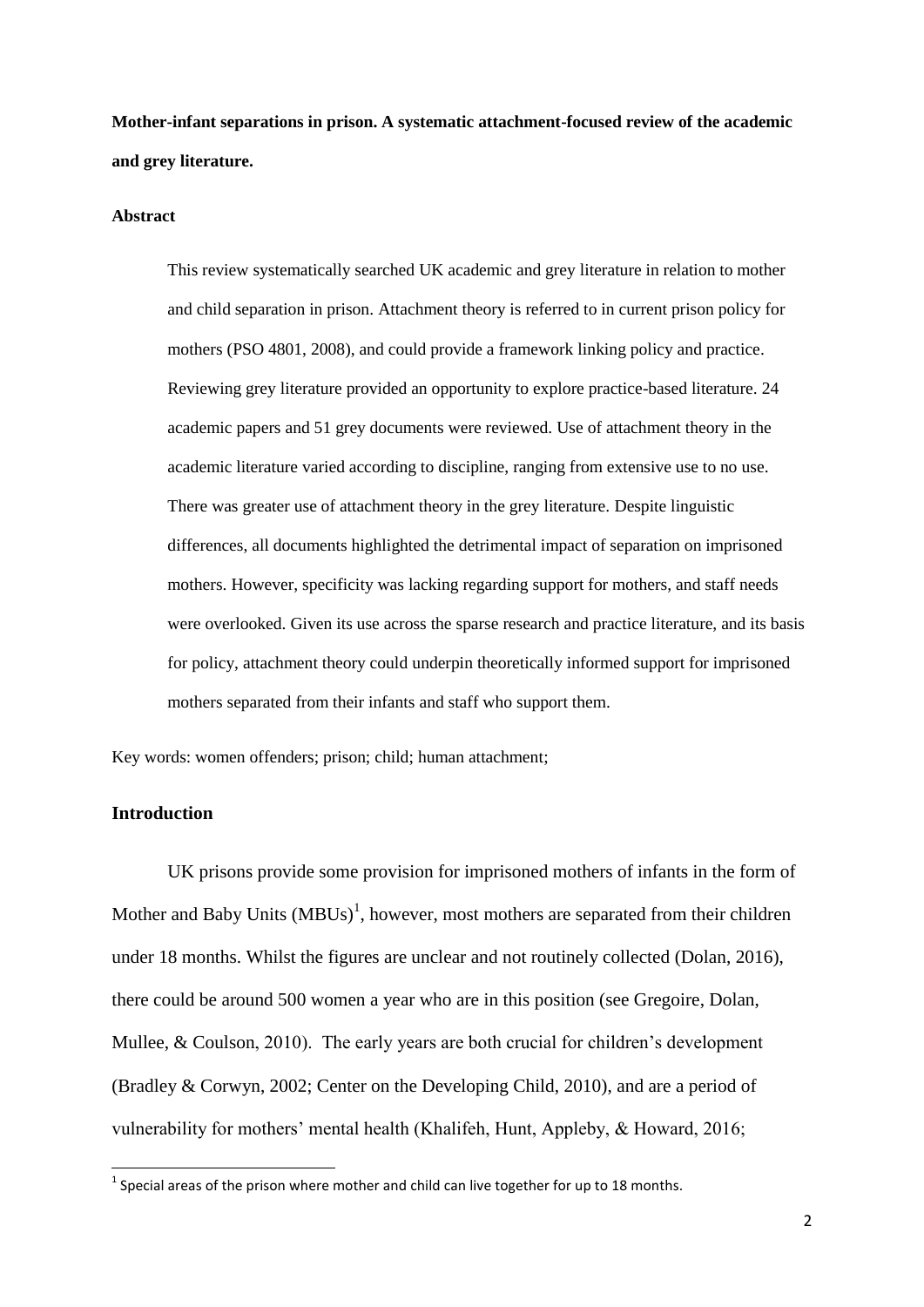Khalifeh, Brauer, Toulmin, & Howard, 2015). This vulnerability is heightened when mothers have experienced previous difficult experiences such as violence (Howard & Bundock, 2013), and have low social support (Khalifeh et al., 2016). These social risks particularly apply to women in prison (Prison Reform Trust, 2015b), so whilst being a relatively small group of women, they are at a very high risk for mental distress arguably due to their often extensive experiences of trauma, including domestic violence and sexual violence (McNeish & Scott, 2014). The context and justification for this review are explored in more detail in an earlier policy review (Powell, Ciclitira & Marzano, 2016), which forms part of this work.

The first years of life are a key time for attachment (Cassidy & Shaver, 2008), and this theory underpins the current policy on MBUs (Prison Service Order 4801, 2008), and early years practice more generally (Department for Education, 2014). This is not reflected in the UK research on imprisoned mothers aside from a recent randomised controlled trial (RCT) (Sleed, Baradon, & Fonagy, 2013), and the remaining sparse literature is generally US-based (e.g. Byrne, Goshin, & Joestl, 2010; Kenny, 2012). Attachment as a concept encompasses a broad spectrum of ideas, however, it is widely understood to be the biological bond ensuring survival which infants form through seeking proximity to their caregivers (Bowlby, 1969). Since Bowlby's initial work, attachment theory has developed both in relation to child categorisations (Ainsworth, Blehar, Waters, & Wall, 1978), adult classifications (Shaver, Belsky, & Brennan, 2000), cognitive concepts such as mentalization (Fonagy, Gergely & Jurist, 2004), and mind-mindedness (Meins, Fernyhough, Wainwright, Clark-Carter, Das Gupta, Fradley, & Tuckey, 2003). In general, attachment is regarded as crucial to the development of both interpersonal trust and affect regulation (Schore, 2010). Thus, as well as underlying current prison policies, attachment theory offers a psychological model that could aid in understanding the impact of separation on mothers and their ability to cope in the prison environment (Borelli, Goshin, Joestl, Clark, & Byrne, 2010; Bifulco &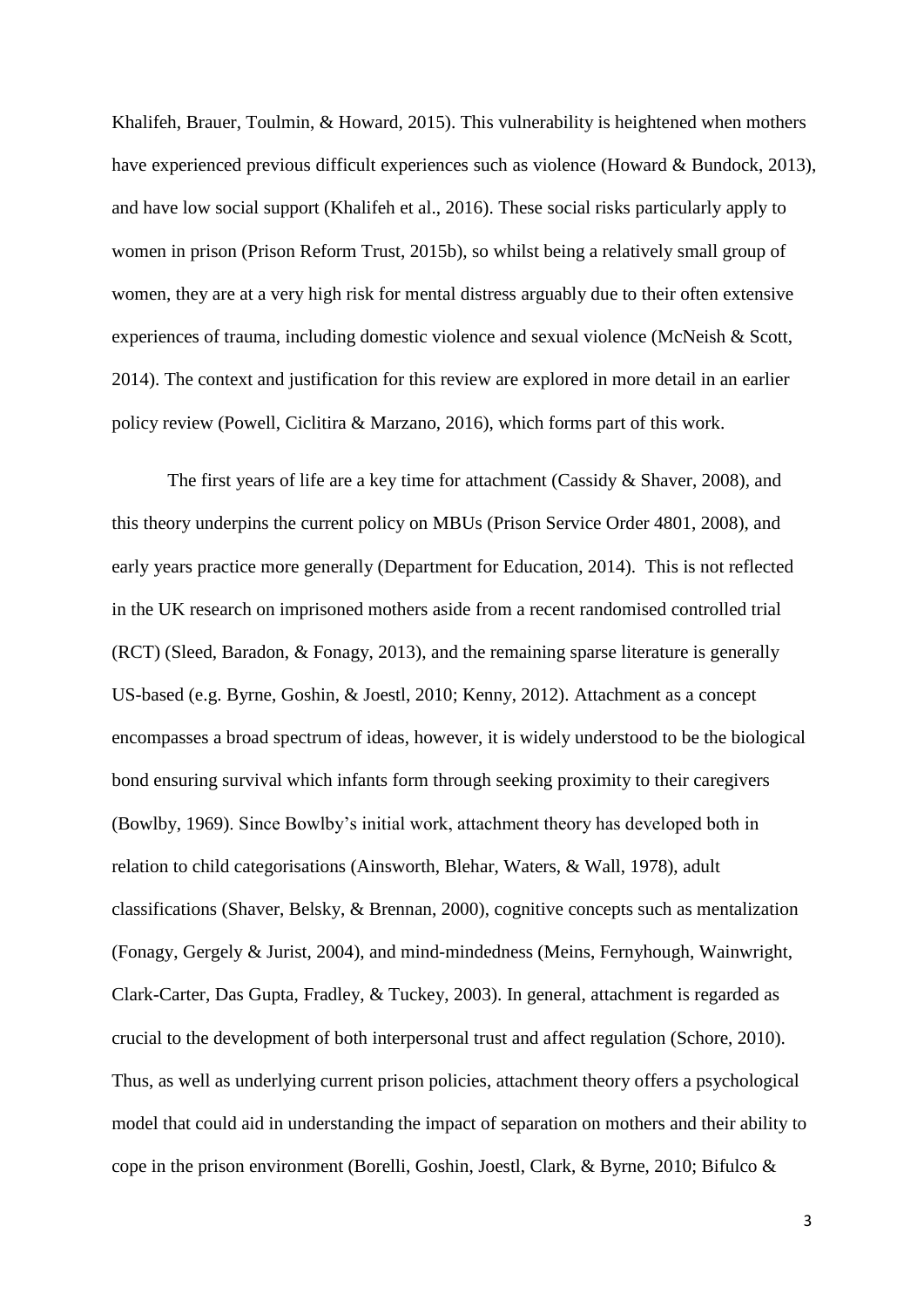Thomas, 2013). It also potentially provides a means of linking theory, research, practice and policy in a manner that could lead to further structured research and interventions.

This paper aims to explore and understand how mother-infant separations are referred to across relevant academic and grey literature. For this review, academic literature considered was any commercially published work in either books or journals, and generally peer-reviewed. Grey literature was defined as 'that which is produced on all levels of government, academics, business and industry in print and electronic formats, but which is not controlled by commercial publishers<sup> $2$ </sup>. For the purposes of this review it includes third sector (e.g. non-governmental organisations, international bodies, charities, quangos, independent research bodies) reports, briefings and unpublished academic work.

Arguably, these are particularly pertinent when exploring mother-infant separations in prison given the range of third sector organisations that are involved both working directly with women in prison and researching and campaigning on their behalf. Furthermore, certain key publications (e.g. North, 2006) have been repeatedly cited in policy, government and academic literature, highlighting the importance of some of this work.

A further reason for focusing on the grey literature is that practitioners may be more likely to use relevant grey literature in their work than academic publications, for reasons of physical access, direct relevance and its practical application. Whilst some grey literature can be criticised for its lack of rigour (Killoran, 2010), it is this more informal approach, including the use of first person testimony, which can make it more accessible to those in the field and also overcomes potential publication bias such as the exclusion of qualitative data (Hopewell, Clarke, & Mallett, 2006). Finally, as this is an under researched area (for notable exceptions see Dolan, Birmingham, Mullee, & Gregoire, 2013; Gregoire et al., 2010;

**.** 

<sup>2</sup> See:<http://www.greylit.org/about>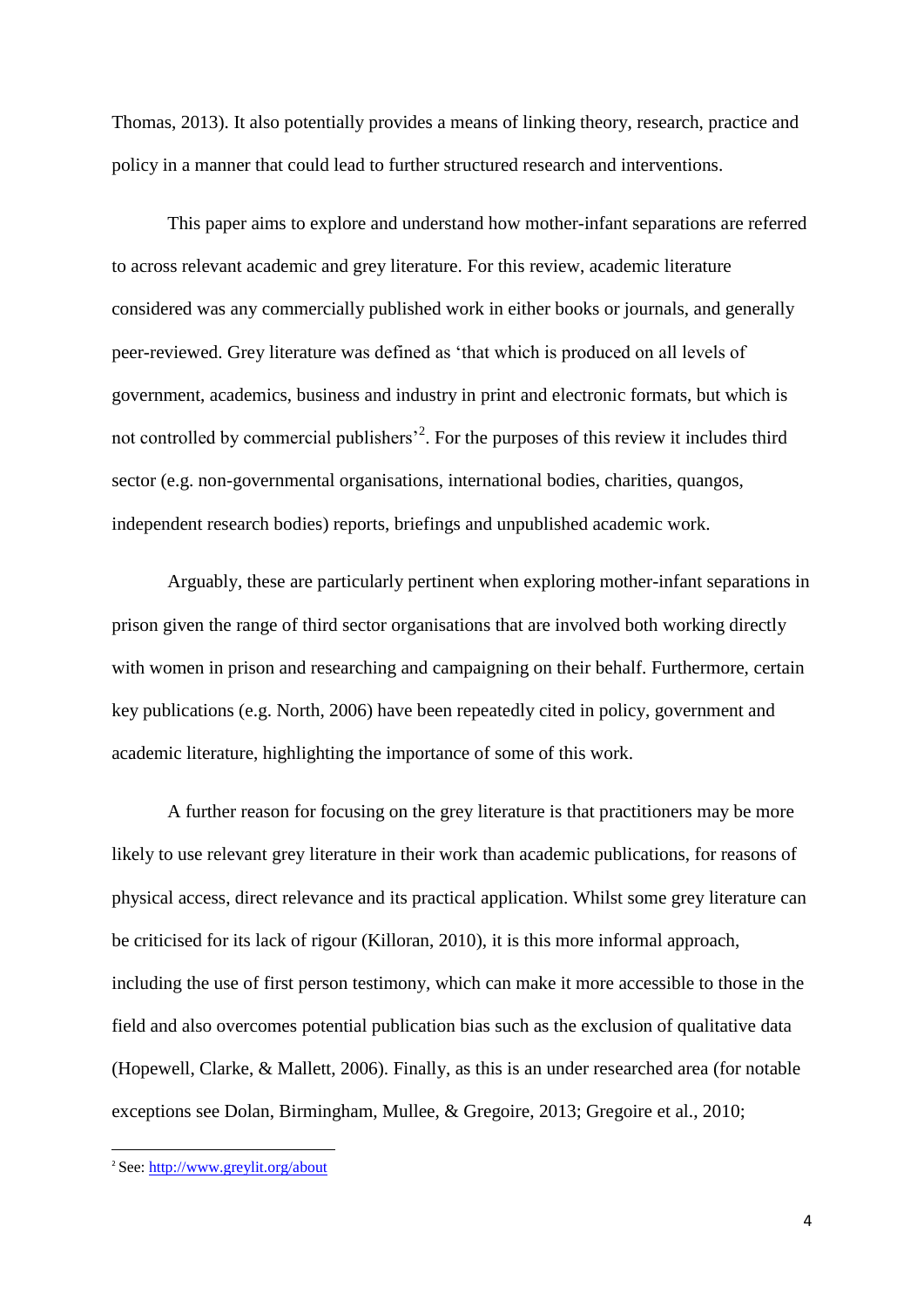Birmingham, Coulson, Mullee, Kamal, & Gregoire, 2006), examining grey literature broadens the search to be as systematic as possible in relation to what literatures are drawn on in policy and practice.

## **Aims**

- 1) To systematically search all relevant UK academic and grey literature, including third sector and non-peer reviewed academic work, with regards to imprisoned mothers separated at any stage from their children under 18 months.
- 2) To explore the extent to which these documents draw on attachment theory.

#### **Design**

The methods are described in more detail in the policy review (Powell et al., 2016). As a brief overview, this review uses the principles of a Rapid Evidence Assessment<sup>3</sup> (a research tool used by UK government departments), and follows the structure of Kitson, Marshall, Bassett, & Zeitz's (2012) review.

#### **Search method and data analysis**

Relevant grey and academic literature databases and third sector websites were searched<sup>4</sup>. There was an element of snowball searching as references led to further references, this was particularly the case in relation to grey literature, which was often not searchable through websites. After removing duplicates, documents were sorted into categories based on organisational authorship for grey literature, and academic practice/discipline for the academic literature. The first research aim was addressed using a summative content analysis

 $3$  See:

[http://webarchive.nationalarchives.gov.uk/20140305122816/http://www.civilservice.gov.uk/networks/gsr/resour](http://webarchive.nationalarchives.gov.uk/20140305122816/http:/www.civilservice.gov.uk/networks/gsr/resources-and-guidance/rapid-evidence-assessment) [ces-and-guidance/rapid-evidence-assessment](http://webarchive.nationalarchives.gov.uk/20140305122816/http:/www.civilservice.gov.uk/networks/gsr/resources-and-guidance/rapid-evidence-assessment)

<sup>4</sup> Academic databases searched: British Nursing Index, Cambridge Journals Online, CareKnowledge, Cochrane, Ebsocohost – psyarticles, International Bibliography of the Social Sciences, JSTOR, Ovid, PubMed, RCN, Sage, ScienceDirect, Taylor and Francis Online, Zetoc.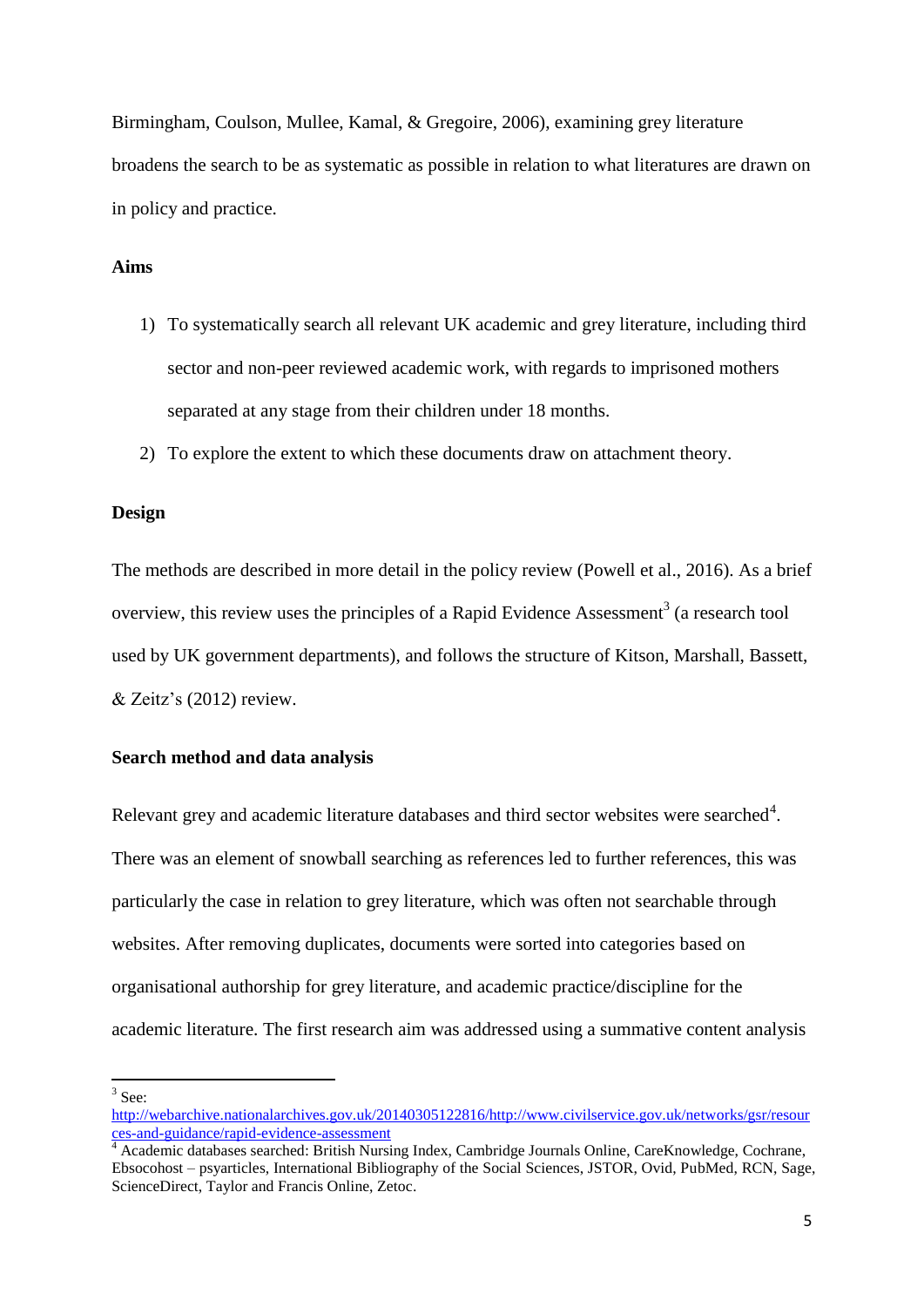of references to separation (Hsieh & Shannon, 2005) and the second with a thematic analysis (Braun & Clarke, 2006) to understand how attachment theory is referred to. Themes were driven by the research questions and prevalence was noted as another means of comparison.

## **Inclusion and search terms**

In order to enable direct comparison with the earlier policy review, relevant UK publications since 2007 to August 2015 were included. There were major changes to the female prison estate in 2007 following The Corston Report (Corston,  $2007$ <sup>5</sup>. The documents had to be relevant to imprisoned women separated from their children under 18 months in the UK. The content search terms were 'mother', 'baby', 'infant', 'attach\*' and 'separat\*'. When none of these were present, documents were scanned for 'child' and 'women' to ensure there were no alternative terms.

## **Procedure**

The grey and academic searches were carried out separately and are reported alongside each other to enable comparison. 33 websites were searched for grey documents, from which 51 relevant documents were identified. 14 databases were searched for academic documents yielding 27 919 items. Of these 2 389 titles were reviewed, from which 24 relevant documents were identified.

See Figure 1.

#### **Findings**

**.** 

#### **Categorisation**

<sup>&</sup>lt;sup>5</sup> These changes included the implementation of gender specific standards in prison and the monitoring of women as a specific group by NOMS.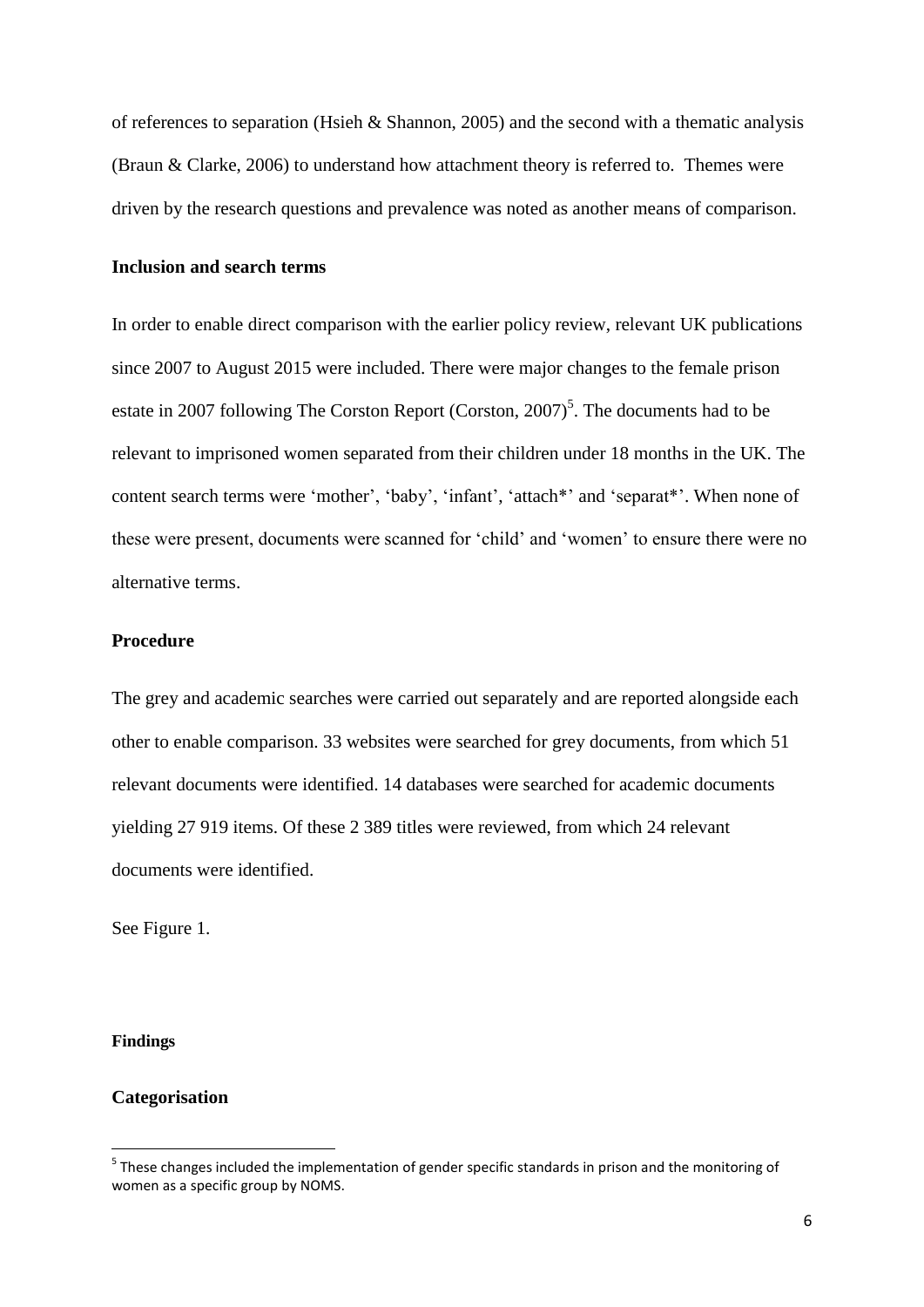The academic documents (N=24) were categorised according to academic/practice discipline. These fell into three approximately equal groups, with research and theory/discussion papers falling into each category and were determined according to the journal and backgrounds of the authors: 'Psychology/psychotherapy' (n=4), 'Psychiatry/medical' (n=4), and 'Nursing/midwifery' (n=3).

The grey documents (N=51) were organised into four approximately equal groups of organisational authorship. There seemed to be a clear divide between organisations that mainly focused on policy and research ('Third sector – policy',  $n=11$ ), and those that were primarily practice oriented organisations ('Third sector – practice', n=8), although the latter also often produce policy documents. The category 'Group' (n=5) covered any document authored by several organisations and included a range of academic, third sector and governmental. 'Academic' (n=5) covered any publications by academic institutions (and related) which had not been commercially published. Of note, there were over twice as many grey documents than academic, a further justification of the inclusion of grey literature in this area.

#### **Key words**

The summative content analysis, focussing on key words, formed part of the initial answer to the first research aim. 'Mother' or 'baby' was referred to in all grey and academic documents and 'separation' in all academic and nearly all grey documents (27 of 29).

'Attachment' was referred to in 5 of the 11 academic documents. All of the documents in the 'Psychology/psychotherapy' category discussed attachment theory in detail. There was one passing reference to attachment theory in the 'Psychiatry/medical' category and none in the 'Nursing/midwifery' category. For the grey literature, 'attachment' was referred to in all the grey document categories but proportionately most often in the 'Third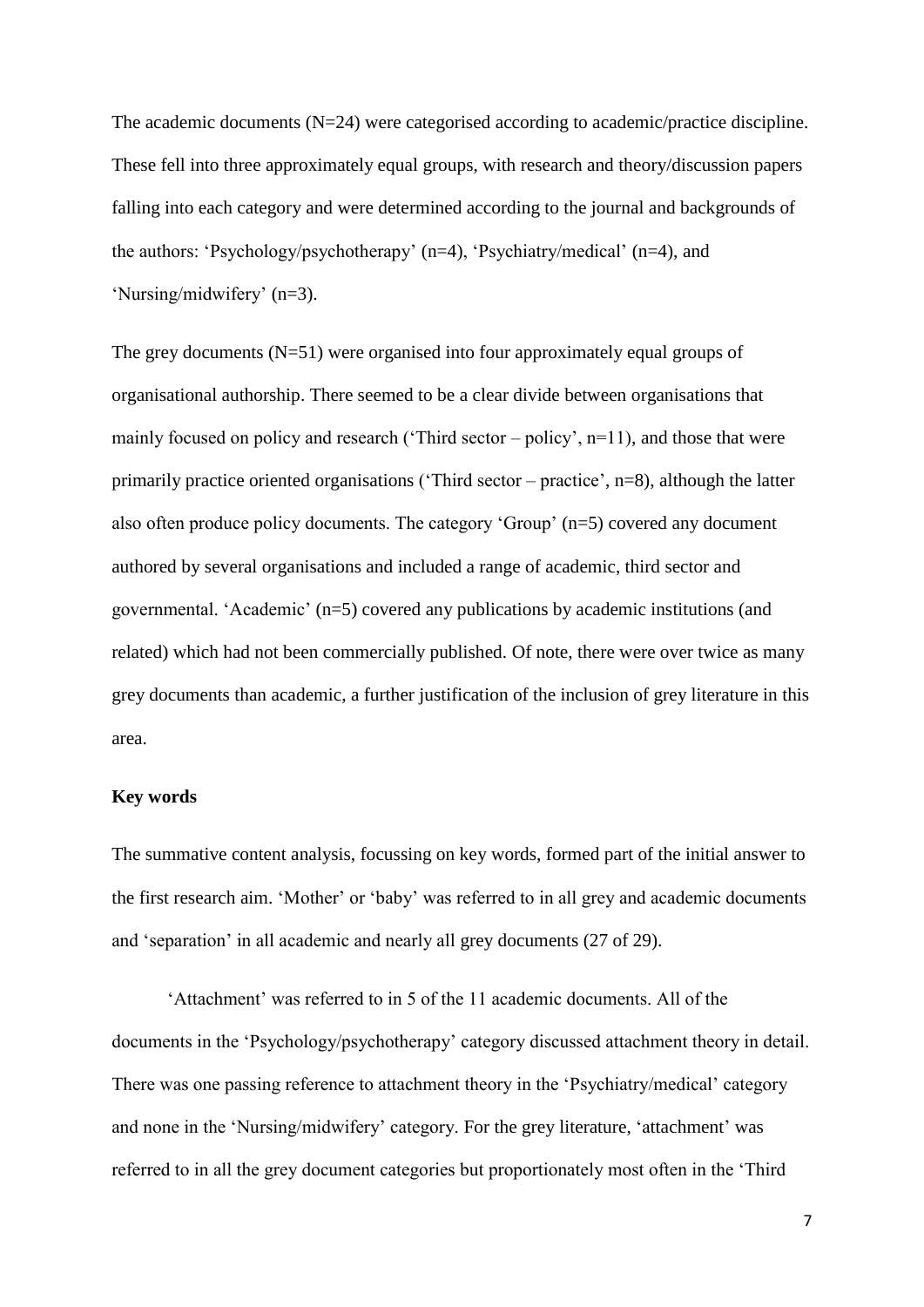sector - practice' documents (5/8) and least often in the 'Third sector-policy' documents (1/11). It was referred to in just under half of the 'Academic' and 'Group' categories.

## **Themes**

Themes were developed through coding the data extracts (extracted through the key word search), and re-coding once all extracts had been examined. The difference in themes between the academic and grey literature is in itself notable and reflects their perspectives. Firstly a general overview is given, followed by a brief look at each document category and a synthesis across the literatures.

In the academic literature, 'Attachment theory' and 'Separation' were the main themes and umbrella themes, which linked the subthemes, capturing the broad spectrum of theory and findings. A third category 'Research findings' was included to provide an overview of the type of research carried out, and whether there were any implications for intervention and/or any direct quotes from women's experiences.

In the grey literature, the two main themes: 'Impact' and 'Practice', were umbrella themes which linked the subthemes and appeared across all groups of documents. These themes captured the main points around separation – how it affects mothers and what can be done. Both themes mainly focused on mothers, however, reference was also made to children and staff.

#### **Academic categories**

## *1) Psychology/Psychotherapy*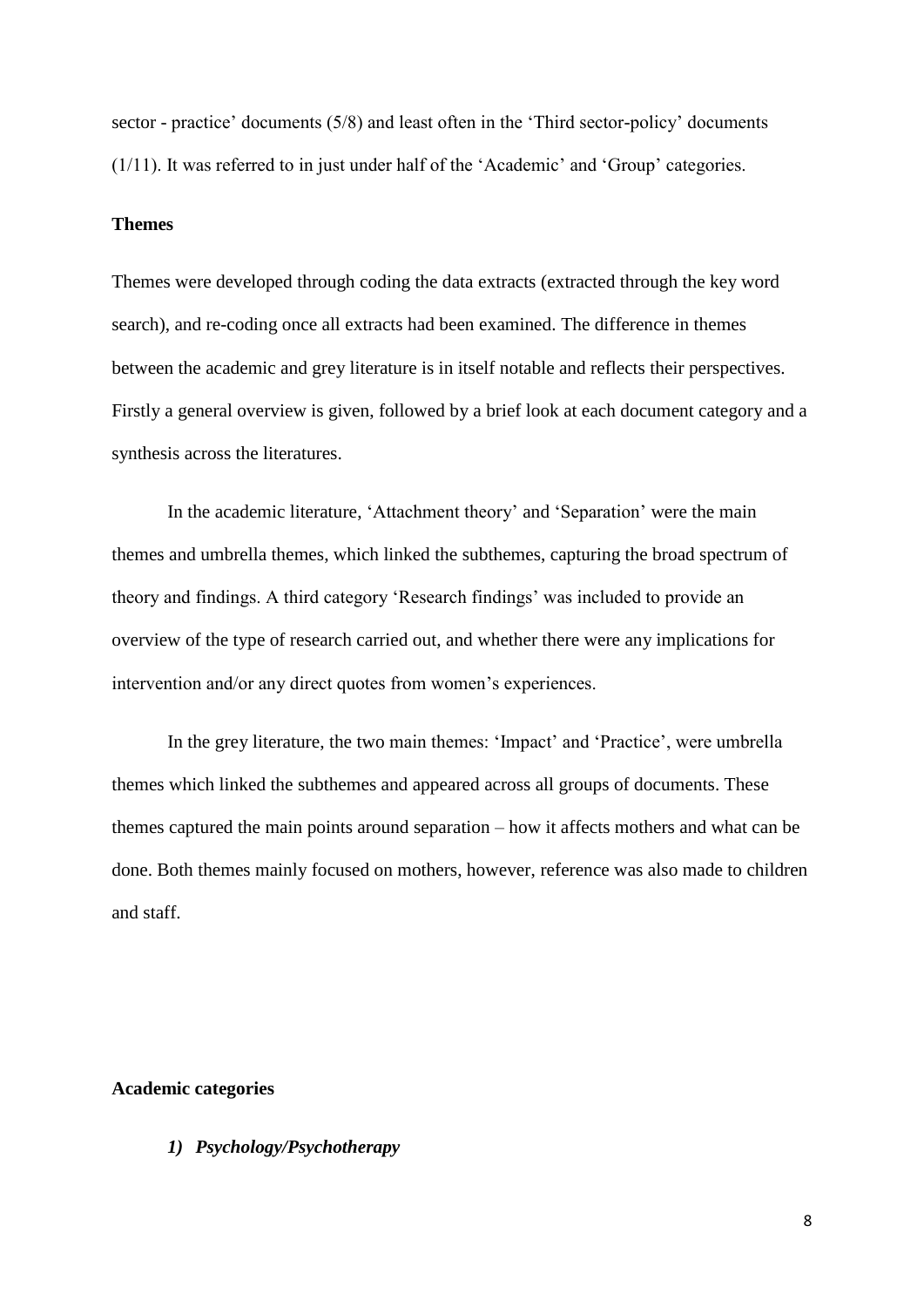This category covered three publications concerning the 'New Beginnings'<sup>6</sup> programme and one theoretical review in a special edition on incarcerated parents.<sup>7</sup>

Given the background and the journals in which this work was published it is not surprising that these four documents used attachment theory extensively. They considered the impact on the child and the mother of separations from a theory-informed perspective, and also considered the impact of the prison setting and the relevant policies. In terms of the research presented it was solely from the RCT of the intervention 'New Beginnings', an attachment informed intervention.

See Table 1.

The variety of references to attachment theory are extensive despite the limited focus of the documents: the theory paper only used attachment theory in relation to children, and the 'New Beginnings' trial was specific to the intervention which only involved women in MBUs.

There was reference to the mothers' own attachment histories as 'highly traumatic' and the role of the prison environment:

Many troubling aspects of the mothers' histories are activated by the prison environment, thereby creating major problems for the establishment of care-giving bonds. (Baradon & Target, 2010:73)

This focus on the mother was also highlighted in the importance of the first few months as a sensitive period for both mother and child, something rarely mentioned in the rest of the academic literature, the grey literature or policy documents.

<sup>&</sup>lt;sup>6</sup> 'New Beginnings' is a 12 session programme for incarcerated mothers in prison MBUs. For more information see: [http://www.annafreud.org/training-research/research/understanding-mental-health-and-resilience/new](http://www.annafreud.org/training-research/research/understanding-mental-health-and-resilience/new-beginnings/)[beginnings/](http://www.annafreud.org/training-research/research/understanding-mental-health-and-resilience/new-beginnings/)

<sup>7</sup> The journals were *Attachment and Human Development* and the *Journal of Child Psychotherapy*, (plus one book).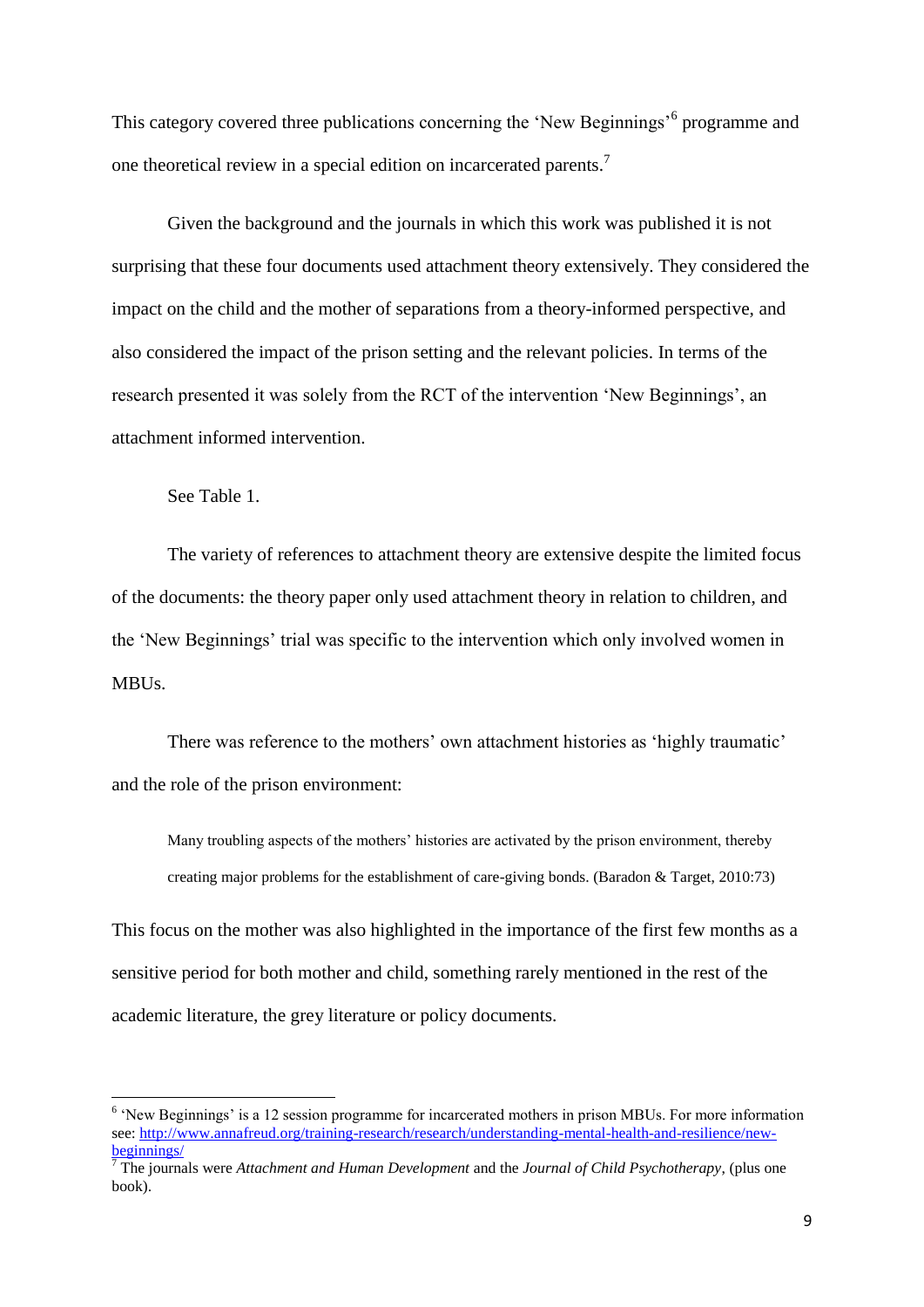Separation is described as a 'painful issue' evoking 'enormous anxiety' and the result of the process in MBUs is pointed out:

For example, some mothers on the MBU's will be separated from their infants later on and, without adequate preparation, may become gradually less engaged with their baby as the time of separation draws nearer (Sleed et al., 2013:13).

This reference to the role of the prison in preparing women for separation is also highlighted in an awareness of the impact on staff:

Forced separations of mothers and their babies is a controversial and painful issue within the prison system and often evokes strong responses not only in the inmates but also in MBU staff (Baradon, Fonagy, Bland, Lenard, & Sleed, 2008:244).

The first year after birth was also seen as a 'window of opportunity' as mothers 'are particularly open to change.'

#### **2) Psychiatry/Medical**

This category included two reports of the only pieces of mental health research on imprisoned mothers in the UK, one a public health research study on imprisoned women and the other a discussion paper. <sup>8</sup>

### See Table 2.

1

As the table shows, there was only one reference to attachment theory (Fonagy, Target, Steele, & Steele, 1997), and this was in reference to child outcomes and was not recent. However, there were repeated references to separation and its impact, plus the only mention of reunification.

<sup>8</sup> These were published in: *Journal of Forensic Psychiatry and Psychology, Journal of Epidemiology and Community Health* and the *British Medical Journal*.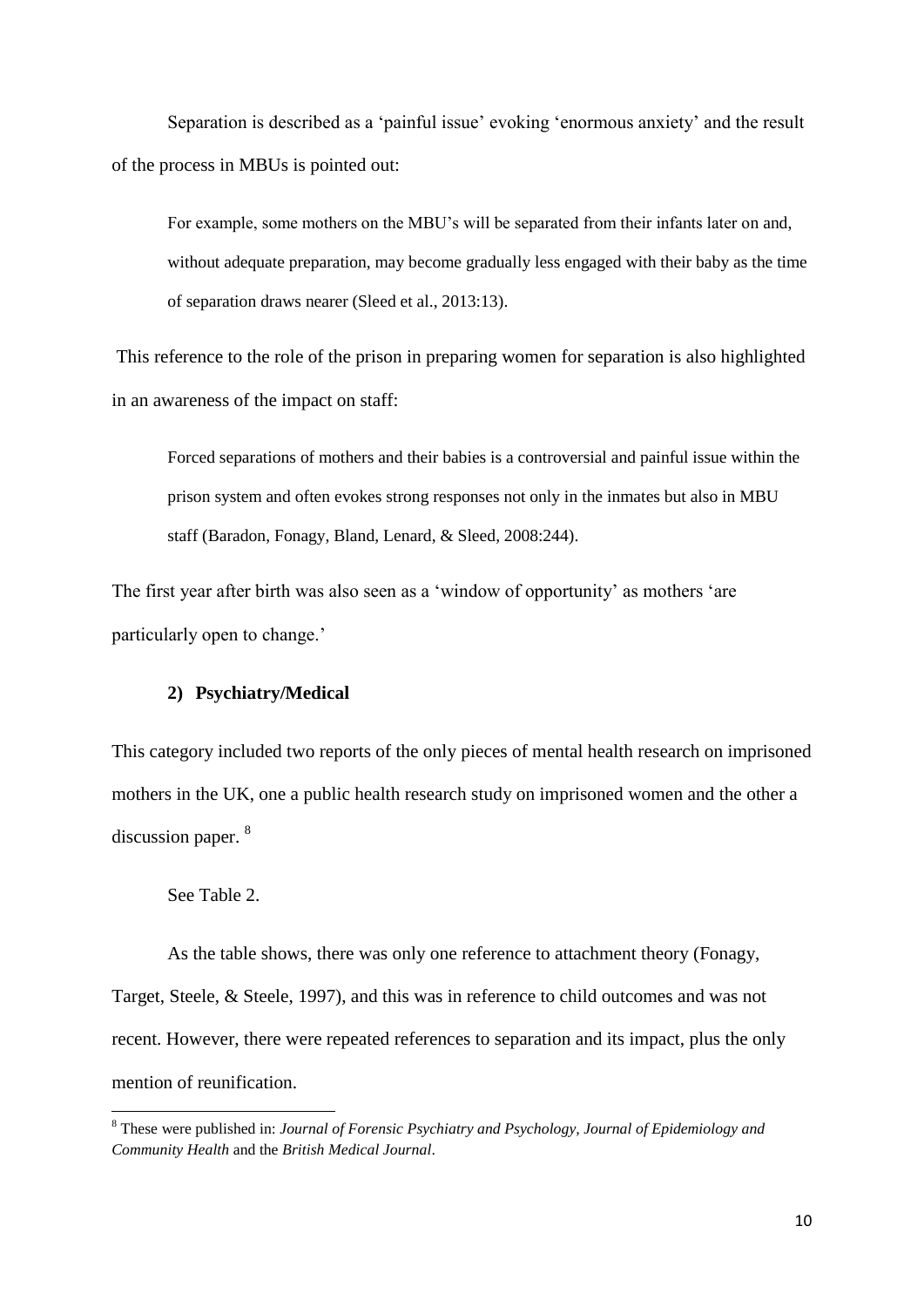The clinical research into mental health outcomes highlighted the difference between separated and non-separated mothers. These supported all the observations in the practice literature and inspectorate reports in the policy review:

The separation of these mothers and children may contribute to or exacerbate the women's existing mental health problems and increase the negative effects on the child's current and future mental health (Gregoire et al., 2010:390).

Furthermore, it was found that on post-release follow-up, separated mothers were more likely to be unemployed and homeless, and less likely to have care of their children (Dolan et al., 2013). There was also a gendered analysis of the impact of separation on female prisoners:

Separation from family, especially children, adversely affects the mental health of female prisoners and is implicated in why women are more likely to break the rules in prison than men (Douglas, Plugge, & Fitzpatrick, 2009:10).

This consideration of the context was extended to consider sentencing:

Greater use could also be made of community sentences in order to prevent separation occurring (Dolan et al., 2013:435).

And post-release support:

The small number of separated mothers who subsequently had care of their children suggests that more needs to be done to help these women reunite successfully with their children on release (Dolan et al., 2013:435).

The public health research also included a vivid quote on separation by a mother:

'That's a pain that no pain relief – no painkiller can kill'. (Douglas et al., 2010:6)

## **3) Nursing/Midwifery**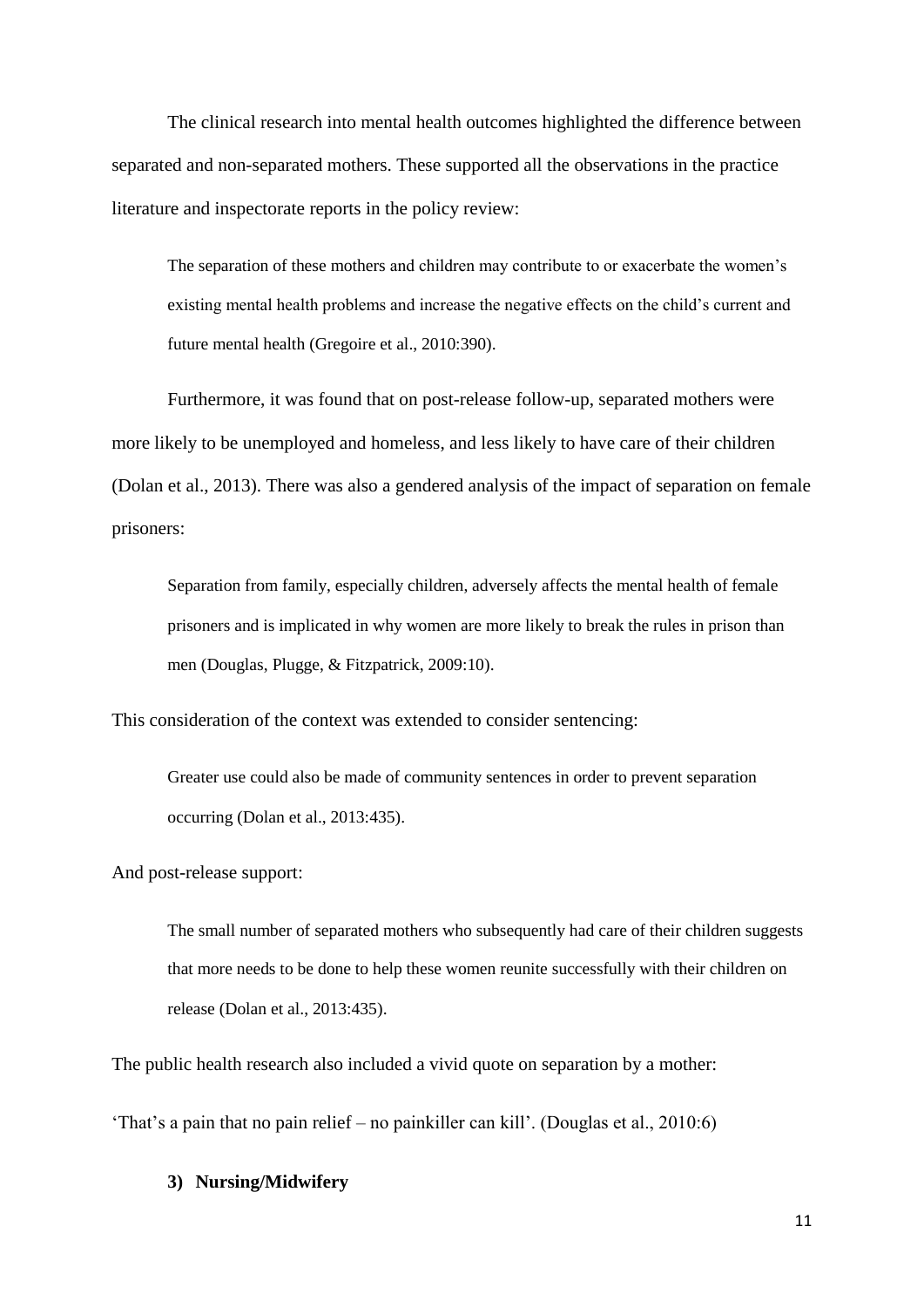This category included three publications, two research reviews and one report of a prisonbased support service for pregnant women.<sup>9</sup> These publications were focussed very much on services for pregnant women in prison.

#### See Table 3.

Whilst there were no references to attachment there were many references to separation, highlighting the impact on mental health. Separation is described as causing depression and anxiety and fills the women with 'dread'. There are first person quotes on the experience which include: 'Words just can't describe how bad it hurts' (Wismount, 2000 in Shaw, Downe, & Kingdon, 2015:1459) and also: 'it is a separation anxiety that you go through.' (Chambers, 2009 in Shaw et al., 2015:1459).

There is reflection on the: 'more serious consequences for foreign nationals who face the added stress of not being in the same country as their children' (Foley & Papadopoulos, 2013:558). This is a rare acknowledgement on the diversity of experience within imprisoned mothers. The role of staff in mitigating the trauma of separation for women is highlighted: 'The attitudes and actions of prison and maternity care staff can reduce or increase this sense of trauma' (Shaw et al., 2015:1459).

## **Grey literature categories**

**.** 

#### *1) Third sector – practice*

The 'Third sector- practice' category covered a range of organisational publications, including Women in Prison, Barnardo's, PACT, Together UK and NSPCC.<sup>10</sup> Understandably

<sup>9</sup> They were published in the *British Journal of Midwifery* and the *Journal of Advanced Nursing*.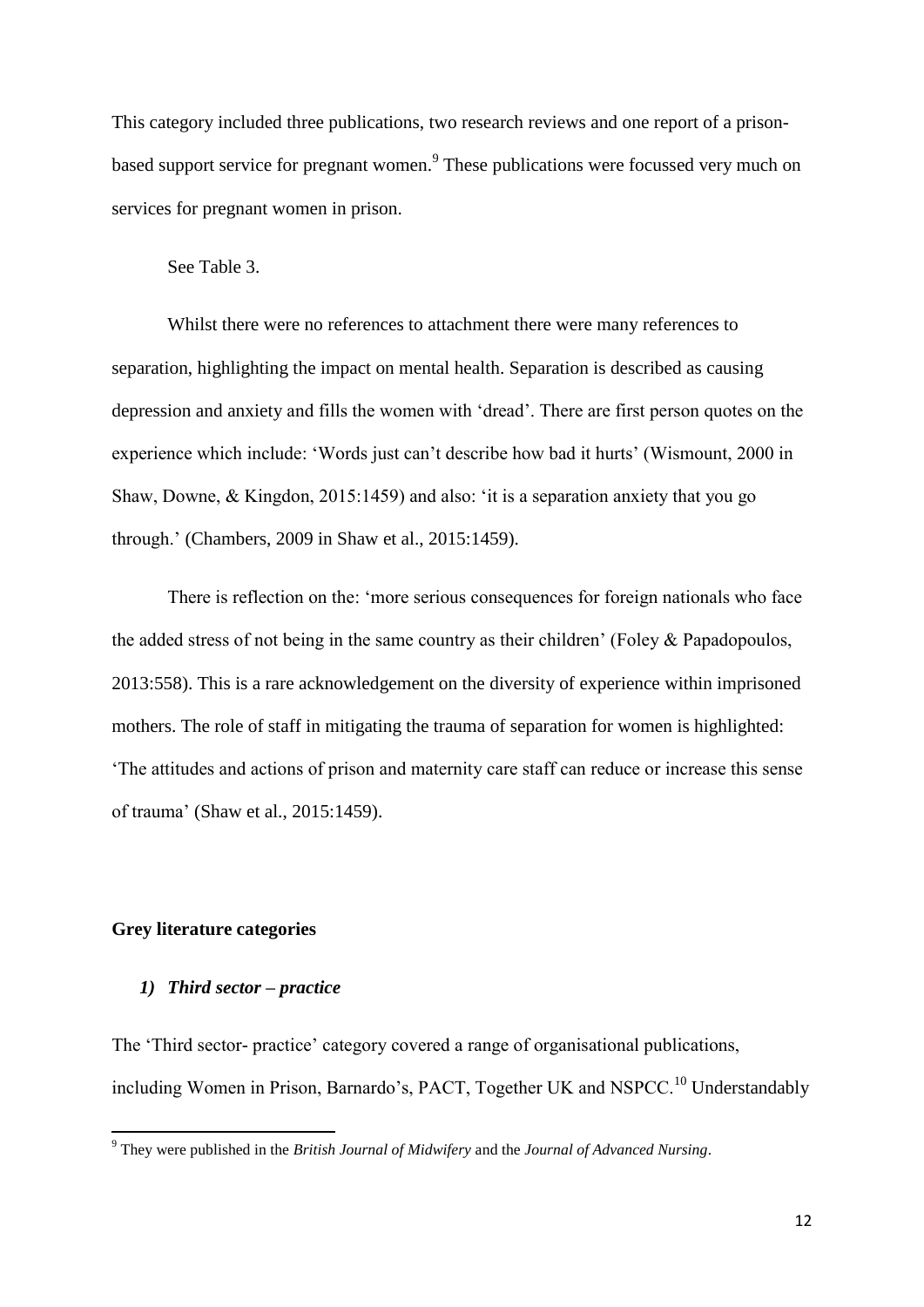the focus varied depending on whether the organisation itself is mother or child focussed, however, child-centred organisations also acknowledged the impact on mothers in their work.

See Table 4 for totals.

**.** 

What is initially striking from the totals above is that the themes focus far more on the mother, both impact and support, than the child or the staff. The 'Staff' codes were two specific suggestions for trainings rather than any mention of the emotional impact, and the focus in general was very much on the mothers' needs – both what works and what could be done.

The emotional impact on the mother was explored in detail with vivid language and ranged from 'worries and fears' to 'feelings of isolation and powerlessness' and 'severe mental and emotional distress'. It is interesting that it was only in this practice category which had the most complex descriptions of the impact, including detailed awareness of the impact on mental health and this ranged from general references to 'maternal mental health' to more specific ones to suicide, self-harm, post-natal depression and post-natal psychosis. This awareness was also reflected in the suggestions for support for mothers which were mainly emotional and psychological:

Perinatal health care services and prisons should ensure that parents, and in particular, mothers who are separated from their babies are provided with multi-agency follow up support packages, with a specific focus on postnatal psychological wellbeing (Galloway, Haynes, & Cuthbert, 2014:39).

This quotation highlights the complexity of the support required ('multi-agency'), and that it needs specifically to be concerned with 'postnatal psychological wellbeing'. This focus on

 $10$  These are two prison-focussed charities, two child-focussed charities and one mental health organisation. PACT's publication was specifically written for mothers in prison by mothers in prison.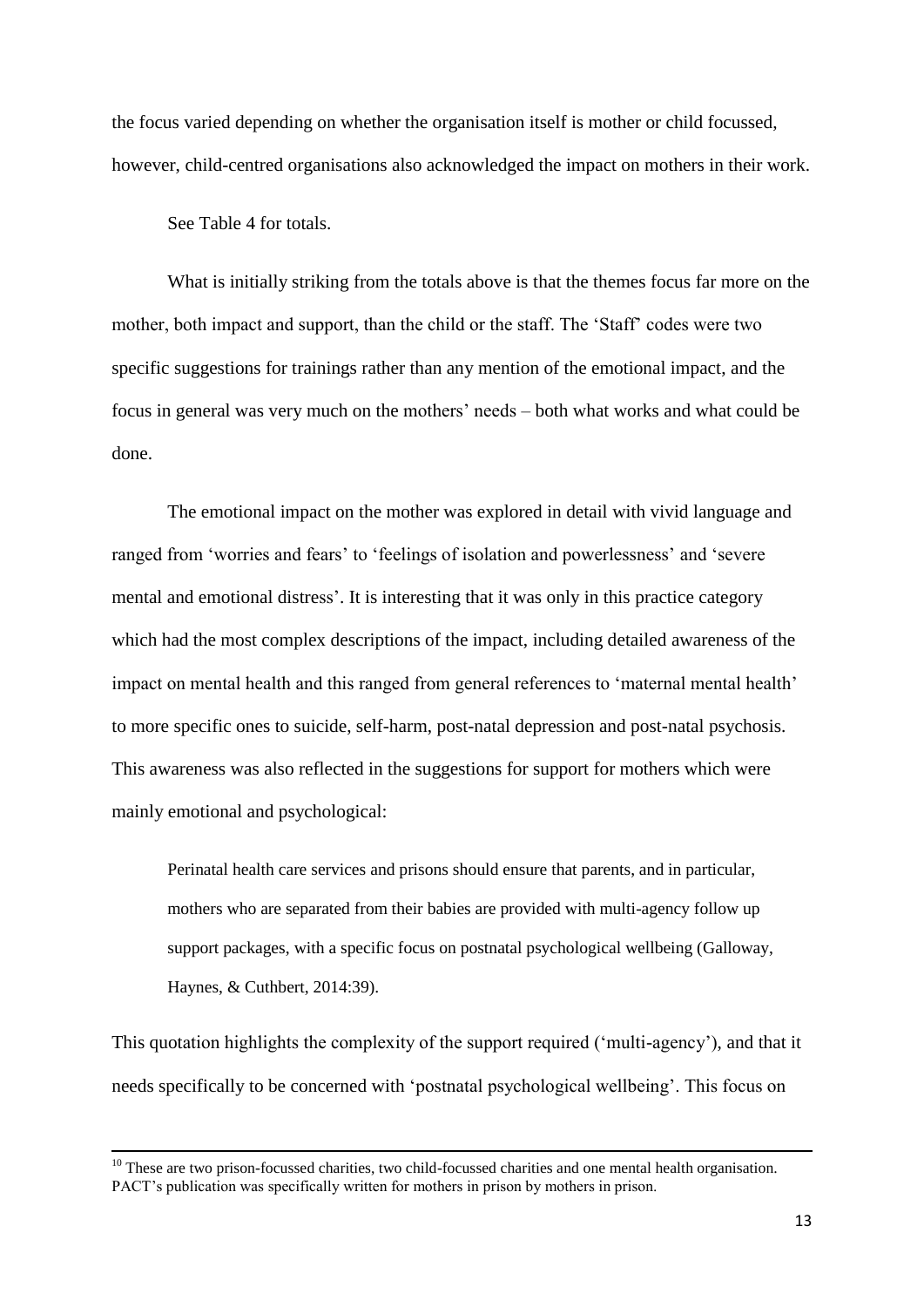the psychological impact was also reflected in discussions on attachment and separation. There was an emphasis on the impact of separation with descriptions such as 'desperate loss' and the 'emotional trauma of separation' but also with nods to attachment theory in some instances e.g.: 'the CJS [Criminal Justice System] itself disrupts family relationships so that parent or carer-infant bonding is affected' (Raikes, 2009).

In some documents there was also a sophisticated use of attachment theory, although primarily used from a child's perspective. These discussions covered how insecure attachment relates to disrupted relationships and future outcomes, in relation to children. In one extract there was explicit reference to how the mothers themselves are likely to have insecure attachments (Women in Prison, 2013).

#### *2) Third sector – policy*

The 'Third sector – policy' category covered documents from: Prison Reform Trust, Fawcett Society, Howard League, World Health Organisation (WHO) and Penal Reform International  $(PRI).<sup>11</sup>$  Most of the codes related to the theme 'impact on mother' when separation was referred to.

## See Table 5 for details.

**.** 

The documents in this policy category tended to be general, referring to women in prison, rather than specifically referring to imprisoned mothers of infants. They included direct quotes from imprisoned mothers and nearly all the extracts concerned the emotional impact of separation. These were described in vivid terms such as: 'traumatic and lasting effect', 'great distress', 'emotional trauma' 'state of shock' and the impact was compared to the 'trauma of bereavement'.

 $11$  WHO and PRI are international organisations, however, the reports used had direct relevance to the UK context.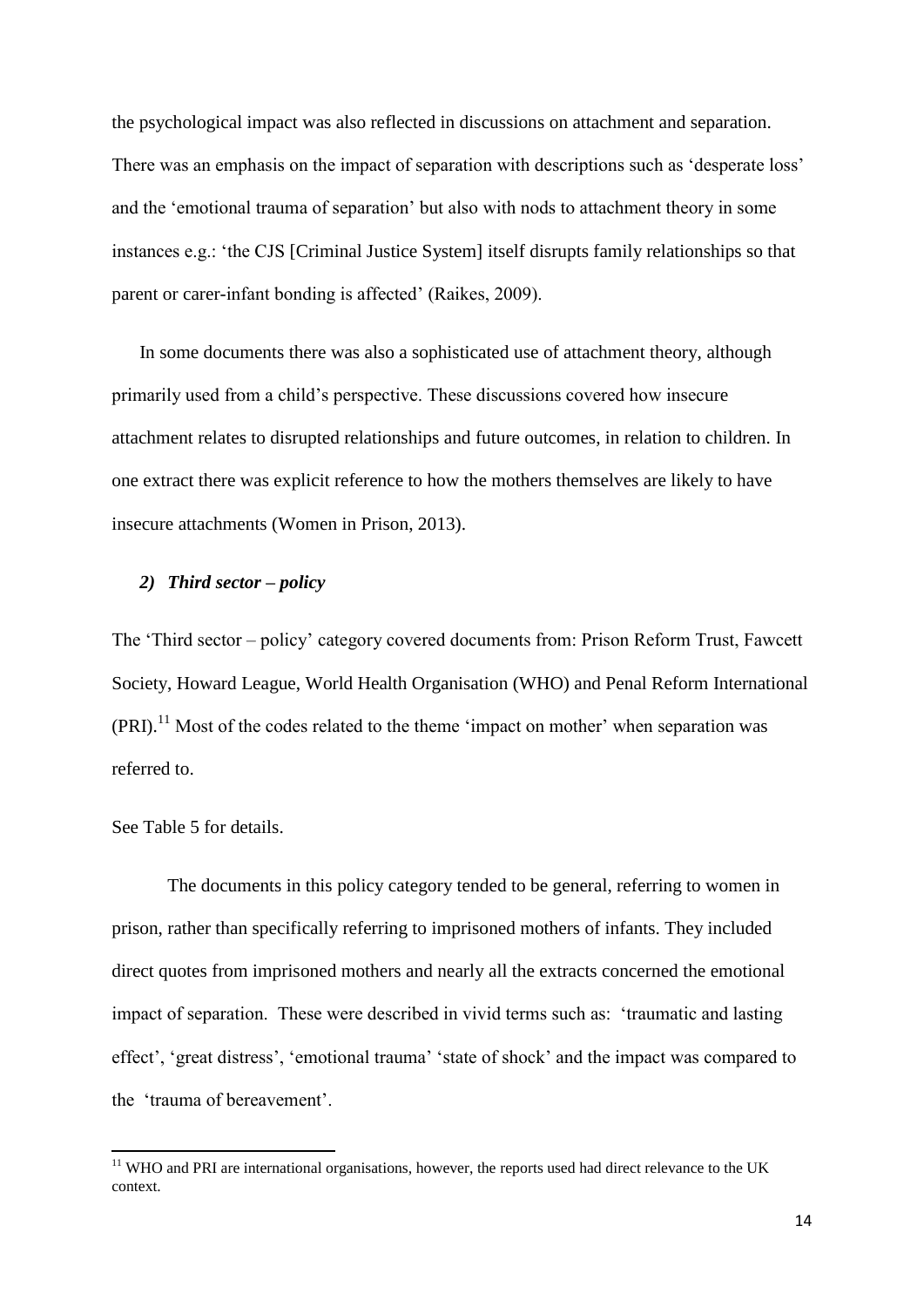The impact of separation included references to mental health, life on release and family networks, and was mostly referred to in terms of trauma and directly related to the impact of imprisoning women:

Until more women are diverted from prison the levels of self harm, mental illness, and the long-term effects of the separation of children from their mothers will continue (Fawcett Commission, 2009:9).

There was a first-person description of self-harm as a result of separation and in another extract self-harm was described as a means of coping. There was only one direct reference to attachment, this referenced up to date research, however, it was only mentioned in relation to the impact of children.

#### **3) Academic**

Whilst it may seem odd to have an 'academic' category for grey literature, there is a body of work that is not published commercially by academic institutions. There were relevant works concerning mother-child separations in prison, including a key work cited by many others (Albertson, O'Keeffe, Lessing-Turner, Burke, & Renfrew, 2012). The institutions whose work was found through the review were: Huddersfield University, Sheffield Hallam University, Halsbury's Law Exchange and the Separation and Reunion Forum. Most of the codes in this category focussed on the impact on the mother.

See Table 6 for details.

The documents in this category only discussed the impact on mother, there were no references to the impact on children, and the language used was far less emotive, for example: 'anxiety', 'disruptive' and 'negative impact', except when drawn directly from interviews, e.g. 'devastating pain'. However, direct separation experiences were theorised, which was not the case in any of the third sector documents:

15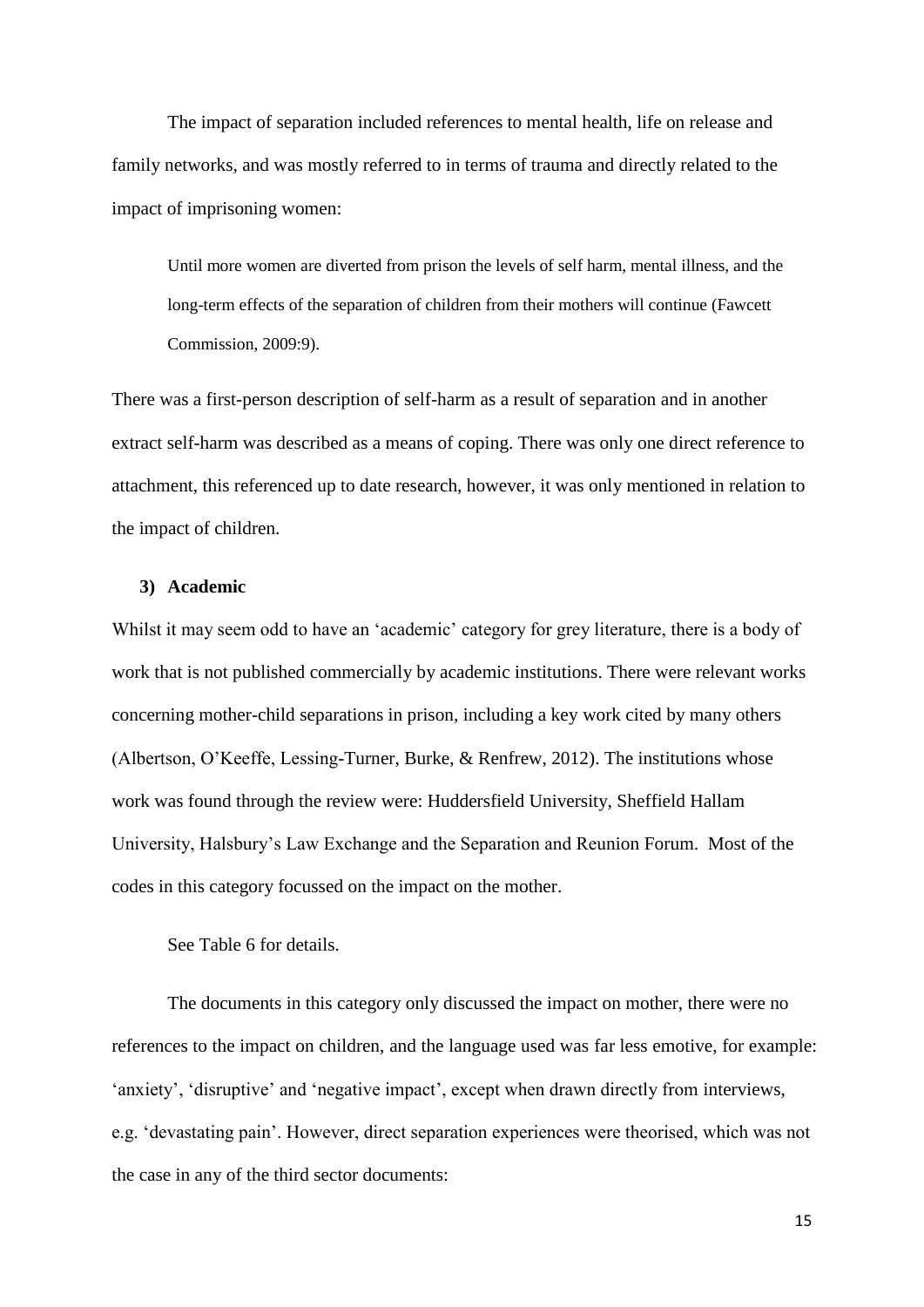It is therefore anticipated that, when this dyad are separated, the mother will be preoccupied with anxieties and concerns about her children and engulfed in emotional turmoil. It is this narrative structure that underpins the narrative of the wounded mother (Lockwood, 2013).

There were a couple of aspects mentioned that were not highlighted in other categories. There was a detailed reference to 'problematic behaviour' in prison that highlighted this was due to stress caused by separation (Raikes, 2009). There was also a description of the guilt induced by mothers by separation from their child and the resultant lack of opportunities to engage with it (Raikes, 2009). There was one extract which could not be categorised which highlighted that prison uses separation from children as part of punishment (Arnold, 2012).

There were many examples of good practice and in general reference was made to research findings more than in the third sector work. In one example, up to date attachment research was cited (Byrne et al, 2012), however, attachment tended to be directly referred to more generally, particularly in terms of opportunities for mothers to bond and attach.

#### *4) Group*

This category was for documents produced by groups which included charities, NGOs, government departments and academic institutions. There was a wide range of perspectives and they included academic, legal, policy and practice. Not one of the documents was specifically about separation from children for female prisoners, they were either about vulnerable women more generally, women in the criminal justice system, or reviewing parenting programmes across the prison estate. The codes extracted were focussed on the mother, except one, and equally divided between support and impact.

See Table 7 for details.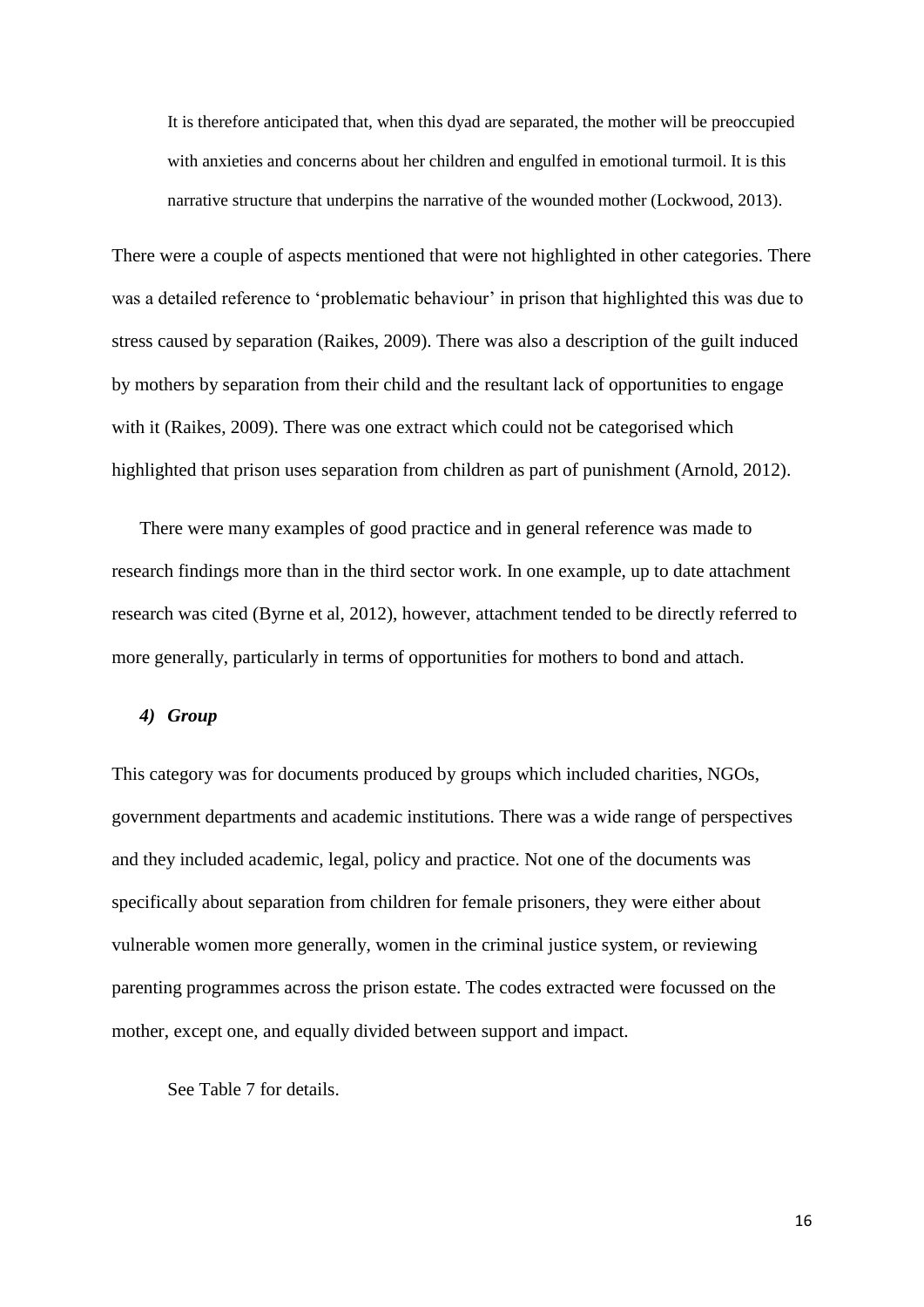The 'impact' theme covered separation as traumatic and described a range of emotions, particularly grief. Self-harm was also highlighted as particularly likely after separation. An especially powerful quote was from Sheila Kitzinger calling separation 'another form of violence against women and an abuse of children' (McNeish & Scott, 2014:26). This was the only example in any document which linked separation to systemic violence.

Extracts in the 'practice' theme were very practical, with positive practices highlighted, particularly around preparation and family support. The sole reference to attachment was in relation to children who undergo several changes of fostering placements as a result of separation. No research was cited in this instance.

#### **Use of attachment theory**

The concept of attachment is very much in the general discourse of parenting and bonding, with the idea of disrupted attachment having negative consequences for children being very present in current discourse. This idea underlies the use of attachment theory in prison policy (Prison Service Order 4801, 2008). The practice category of grey literature had the most references to attachment which suggests practitioners in the field find it a useful concept. It was also highlighted in the academic literature in the psychology/psychotherapy category with reference to a prison-based intervention. Although the women in this intervention had not been separated, attachment theory was used to discuss the impact of separation on women.

Whilst most references to attachment were in relation to children, as in the policy review, there was acknowledgement in the academic literature and particularly in the grey literature, that the mothers are likely to have problematic attachment histories too. Entire grey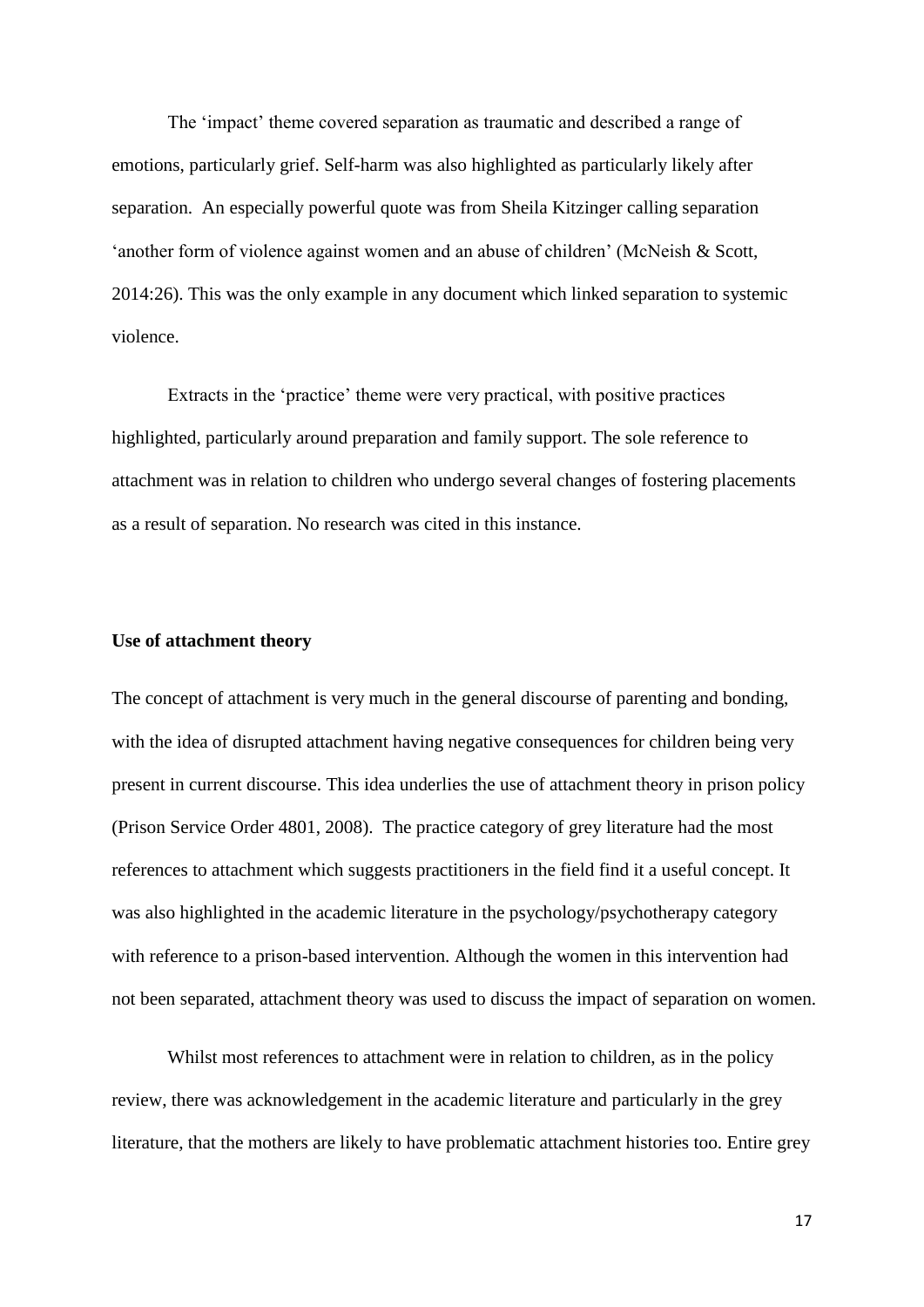report sections were titled 'Attachment and separation' and there was repeated description of the extensive trauma it causes to women, as well as more specific details of the impact on their mental health, especially with regards to self-harm and suicide.

When attachment was referred to as a general concept, this was in the grey literature (and the policy) and was often non-referenced. However, relevant and recent research was cited far more often in the grey literature than in the policy review. In fact, in the grey literature there was a relatively sophisticated understanding of the impact but it could be developed further in most cases, particularly in relation to citing research and theory.

In terms of the academic review, the psychiatric, medical, nursing and midwifery literatures did mention the emotional impact of separation on mothers, this was not theorised psychologically or otherwise, and no specific interventions or practice were suggested. Attachment was not mentioned, but diagnoses were, and whilst this doubtless reflects discipline differences, the one reference in the psychiatric literature was nearly ten years old.

The grey literature also highlighted that the policy focus on 'best age of separation', which does imply use of attachment theory, is not based on attachment research and furthermore is legally arbitrary, and therefore can be challenged.

Thus attachment theory appears to be the basis for MBU policy (and by extension mother-child separations in prison), however, this is not systematically reflected in the literature. Both attachment and separation were referred to, across all literatures in terms of the emotional impact on women, but these were generally untheorized and not translated into practice.

## **Discussion**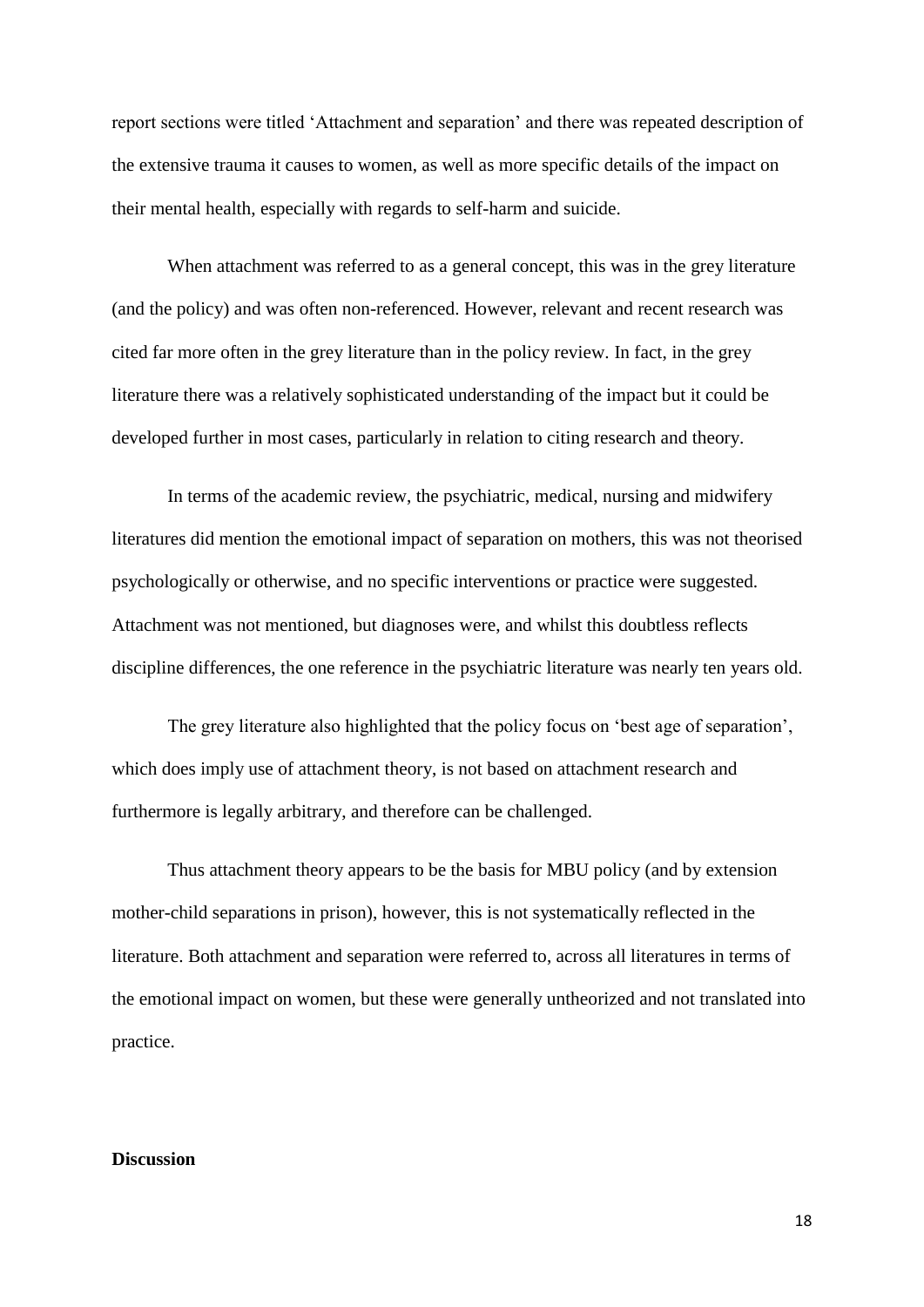It is acknowledged across multiple literatures over an eight-year time frame that separation from infants has a serious impact on imprisoned mothers. Whilst this review can make no claim to being completely systematic, given the nature of grey literature, it provides a broad overview of work in the area. The diverse body of work encompassed reports and publications with a variety of aims, audiences and authors; however, it seemed to incorporate a wide selection of policy and academic work, as well as first person testimony and practice. It is clear from this review, and the wider literature, that women separated from their children have worse mental health than women who are not separated. Separation was described as having a clear negative emotional impact both in the words of women interviewed and in descriptions. Different descriptions were used, according to the type of literature, from the 'trauma of separation' to mental health diagnoses and very emotive descriptions, nevertheless the impact described was the same.

However, what was really lacking in general across the literatures (apart from those mentioned) were specific interventions and practice to mitigate this impact on women in prison. There were references to 'preparation' and 'support', and the example given most often was counselling. However, there was no discussion of what form this might take or how different women serving different sentences might benefit (or not). The impact of separation was made evident in the literature with reference to diversion from prison as a way of avoiding separation. However, community sentences can also act as a 'back door' into custody, as Hedderman and Barnes (2015:113) explain. If structures are not available to enable female participation in community sentencing, then their failure to carry this out leads to a custodial sentence as punishment. This problem and the issue of 'uptariffing', when women are given prison sentences to enable them to access support services (see Gelsthorpe & Sharpe, 2015), mean that more women end up in prison, separated from their children, despite efforts to avoid this or attempts for them to access support. This important subject

19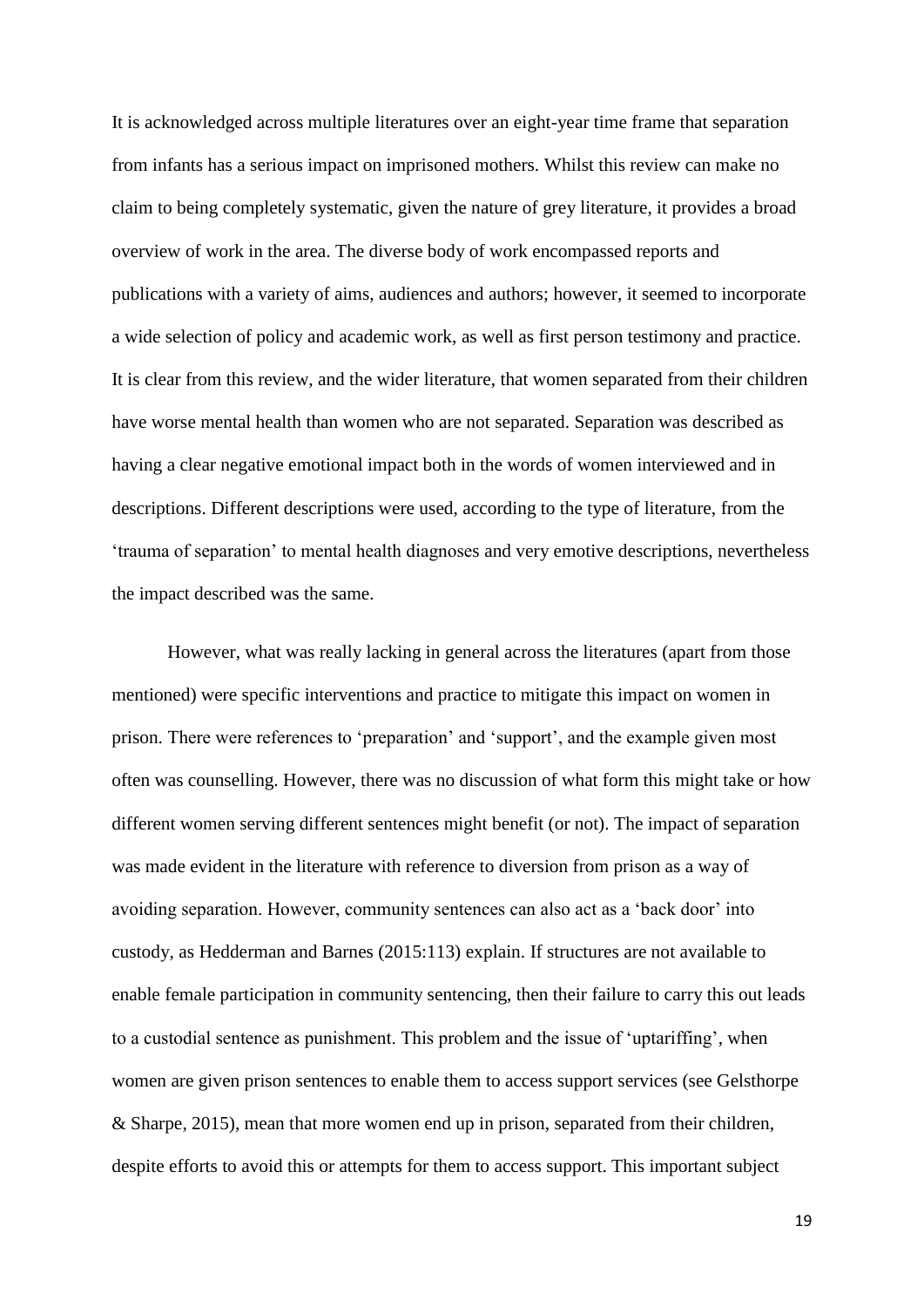area requires its own focus (see Prison Reform Trust, 2015a, and Epstein, 2012, for further details).

Staff needs were occasionally acknowledged but generally overlooked, and again very little specificity in terms of what might be supportive. There were some hints at the complexity of staff responses – one grey report analysed so-called 'problematic behaviours' of prisoners as a response to separation. These were highlighted in inspectorate reports as the kind of behaviours that attract harsh punishment without staff understanding the causes. However, despite being highlighted, this has not been translated into anything practical for staff to use. It is troubling to consider that the effects of separation are further punished by staff and this requires further investigation.

If policy is going to draw on psychological theory (in this case attachment theory), and a psychological theory that practitioners appear to find useful (as reflected in the grey literature), then this needs to be reflected in the literature and this theory could probably be used in interventions to mitigate the harms caused by the policy in use. Indeed, since this review was completed, the first book aimed at practitioners working with mothers in the criminal justice system has been published (Baldwin, 2015), and attachment is taken into account by a range of practitioners. The book highlights examples of good practice but there is further scope to consider how to use attachment theory for working with women and reflecting on the impact on practitioners.

#### **Strengths and Limitations**

Given the date range, some of the key work in the area was excluded (e.g. Edge, 2006), however, these particular works were referred to in the more recent documents. Involvement from a prisoner or prison worker would have added critical reflections on the literature (e.g. Sweeney, Beresford, Faulkner, Nettle, & Rose, 2009). However, there were direct quotations

20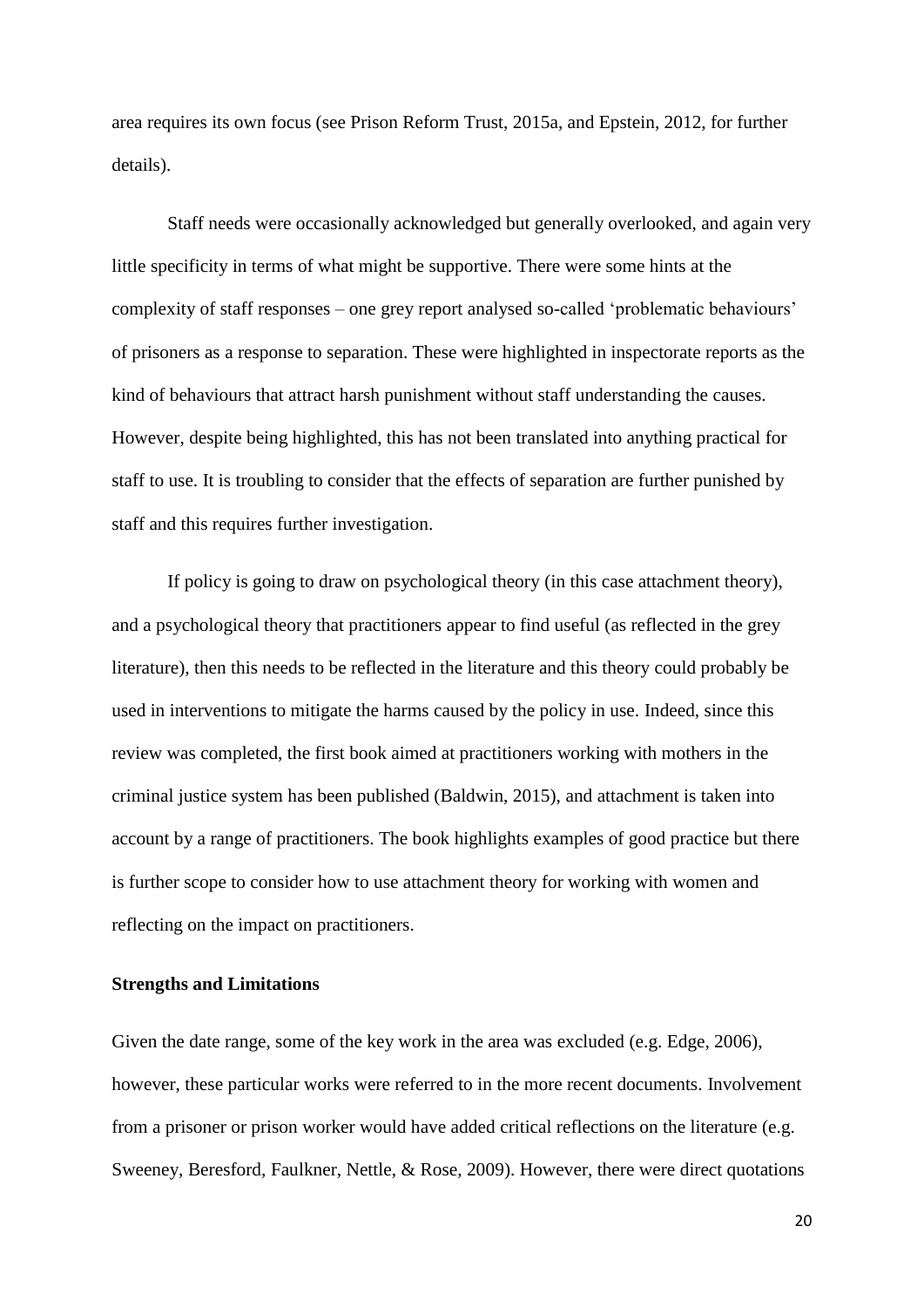from women who had been separated from their infants which added more detail to the impact of the experience of separation. Whilst the focus on the UK kept the review directly relevant to the policy, a review of international literature might have added some further insights around the use of attachment theory in prison policy and practice.

#### **Implications and recommendations**

This review adds further support to the idea that using attachment theory to inform practice around mother child separations in prisons would be of theoretical use. The scale of references to attachment, even as a general rather than a scientific concept, highlight its popularity across a range of organisations working directly with women in this situation. Whilst this is not to suggest it should be used uncritically, it could add some theoretically informed and specific suggestions to support women who are being affected by separation and the staff who work with them. More broadly, an attachment informed perspective could inform sentencing practice (and its consequences) when considering the impact on women as a result of separation. The review of grey literature suggests that this is a resource that should be drawn on further to inform practice and training, and that the academic literature needs to be made more widely available to practitioners. Combining an attachment perspective and use of the grey literature may help in designing training and addressing punitive attitudes.

#### **References**

- Ainsworth, M. D. S., Blehar, M.C., Waters, E., & Wall, S. (1978). *Patterns of attachment: A psychological study of the strange situation.* Oxford: Lawrence Erlbaum.
- Albertson, K., O'Keeffe, C., Lessing-Turner, G., Burke, C., & Renfrew, M. J. (2012). *Tackling health inequalities through developing evidence-based policy and practice with childbearing women in prison: A consultation. Project Report.* Sheffield: Sheffield Hallam University.
- Arnold, E. (ed.). 2012. *Parents and Children in Prison. Attachment, separation and loss.* London: Separation & Reunion Forum.
- Baldwin, L. (2015). *Mothering Justice. Working with Mothers in Criminal and Social Justice Settings.*  East Sussex: Waterside Press.
- Baradon, T., & Target, M. (2010). Mothers and babies in prison: A psychoanalytic approach supporting attachment. *Off the Couch: Contemporary Psychoanalytic Applications*, 66.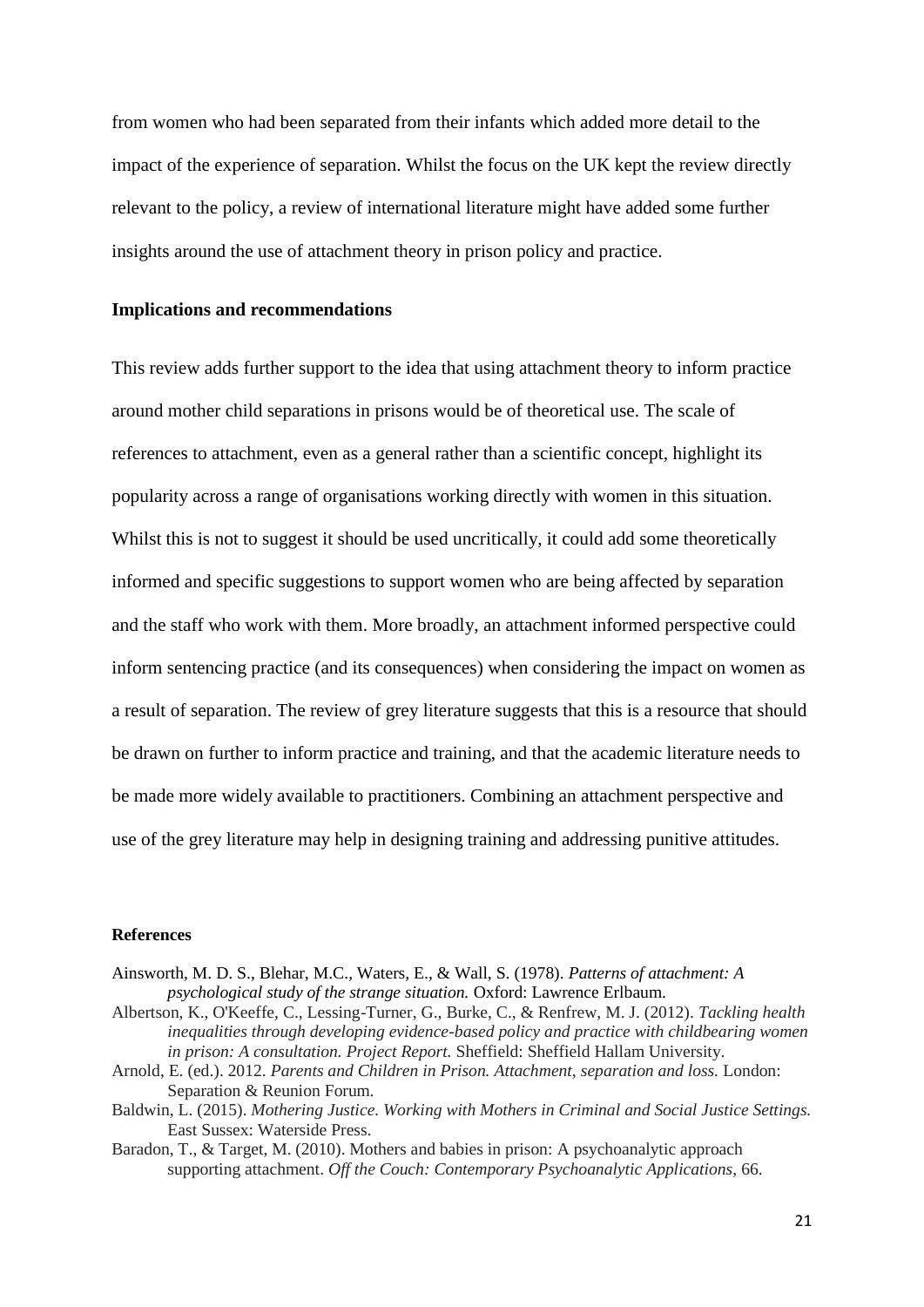- Baradon, T., Fonagy, P., Bland, K., Lénárd, K., & Sleed, M. (2008). New Beginnings an experience-based programme addressing the attachment relationship between mothers and their babies in prisons. *Journal of Child Psychotherapy*, *34*(2), 240-258.
- Bifulco, A. & Thomas, G. (2013). *Understanding Adult Attachment in Family Relationships: Research, Assessment and Intervention.* Abingdon: Routledge.
- Birmingham, L., Coulson, D., Mullee, M., Kamal, M., & Gregoire, A. (2006). The mental health of women in prison mother and baby units. *Journal of Forensic Psychiatry and Psychology, 17(3),* 393-404.
- Borelli, J. L., Goshin, L., Joestl, S., Clark, J., & Byrne, M. W. (2010). Attachment organization in a sample of incarcerated mothers: Distribution of classifications and associations with substance abuse history, depressive symptoms, perceptions of parenting competency and social support. *Attachment and Human Development, 12(4),* 355-374.
- Bowlby, J. (1969). *Attachment and Loss*. London: Hogarth Press.
- Bradley, R. H., & Corwyn, R. F. (2002). Socioeconomic status and child development. *Annual Review of Psychology, 53(1),* 371-399.
- Braun, V., & Clarke, V. (2006). Using thematic analysis in psychology. *Qualitative Research in Psychology*, *3(2),* 77-101.
- Byrne, M. W., Goshin, L. S., & Joestl, S. S. (2010). Intergenerational transmission of attachment for infants raised in a prison nursery. *Attachment and Human Development, 12(4),* 375-393.
- Cassidy, J., Poehlmann, J., & Shaver, P. R. (2010). An attachment perspective on incarcerated parents and their children. *Attachment and Human Development, 12(4),* 285-288.
- Center on the Developing Child. (2010). *The Foundations of Lifelong Health Are Built in Early Childhood*. Retrieved from: [http://developingchild.harvard.edu/wp](http://developingchild.harvard.edu/wp-content/uploads/2010/05/Foundations-of-Lifelong-Health.pdf)[content/uploads/2010/05/Foundations-of-Lifelong-Health.pdf](http://developingchild.harvard.edu/wp-content/uploads/2010/05/Foundations-of-Lifelong-Health.pdf)
- Department for Education. (2014). Statutory framework for the early years foundation stage. Setting the standards for learning, development and care for children from birth to five. Retrieved from:

[https://www.gov.uk/government/uploads/system/uploads/attachment\\_data/file/335504/EYFS](https://www.gov.uk/government/uploads/system/uploads/attachment_data/file/335504/EYFS_framework_from_1_September_2014__with_clarification_note.pdf) framework from 1 September 2014 with clarification note.pdf

- Dolan, R. (2016). Pregnant women, mothers, mother and baby units and mental health in prison. *PsyPag Quarterly,* 100:32-35.
- Dolan, R. M., Birmingham, L., Mullee, M., & Gregoire, A. (2013). The mental health of imprisoned mothers of young children: A follow-up study. *Journal of Forensic Psychiatry and Psychology.* 24(4): 421-439.
- Douglas, N., Plugge, E., & Fitzpatrick, R. (2009). The impact of imprisonment on health: what do women prisoners say?. *Journal of Epidemiology and Community Health*, *63*(9), 749-754.
- Edge, D. (2006). Perinatal healthcare in prison: A scoping review of policy and provision. Retrieved from: [http://www.birthcompanions.net/media/Public/Resources/Extpublications/PCSysRevPerinatal](http://www.birthcompanions.net/media/Public/Resources/Extpublications/PCSysRevPerinatal.pdf) [.pdf](http://www.birthcompanions.net/media/Public/Resources/Extpublications/PCSysRevPerinatal.pdf)
- Fawcett Commission. (2009). *Engendering justice–from policy to practice: final report of the Commission on Women and the Criminal Justice System.* London: Fawcett Society.
- Foley, L., & Papadopoulos, I. (2013). Perinatal mental health services for black and ethnic minority women in prison. *British Journal of Midwifery*, *21*(8):552-562.
- Fonagy, P., Gergely, G., & Jurist, E. L. (Eds.). (2004). *Affect regulation, mentalization and the development of the self*. London: Karnac books.
- Fonagy, P., Target, M., Steele, M., & Steel, H. (1997). The development of violence and crime as it relates to security of attachment. *Children in a Violent society,* 150-177.
- Galloway, S., Haynes, A., & Cuthbert, C. (2014). *An Unfair Sentence—All Babies Count: Spotlight on the Criminal Justice System.* London: NSPCC.
- Gelsthorpe, L., & Sharpe, G. (2015). Women and sentencing: Challenges and choices. In *Exploring Sentencing Practice in England and Wales* (pp.118-136). UK: Palgrave Macmillan.
- Gregoire, A., Dolan, R., Birmingham, L., Mullee, M., & Coulson, D. (2010). The mental health and treatment needs of imprisoned mothers of young children. *Journal of Forensic Psychiatry & Psychology, 21(3),* 378-392.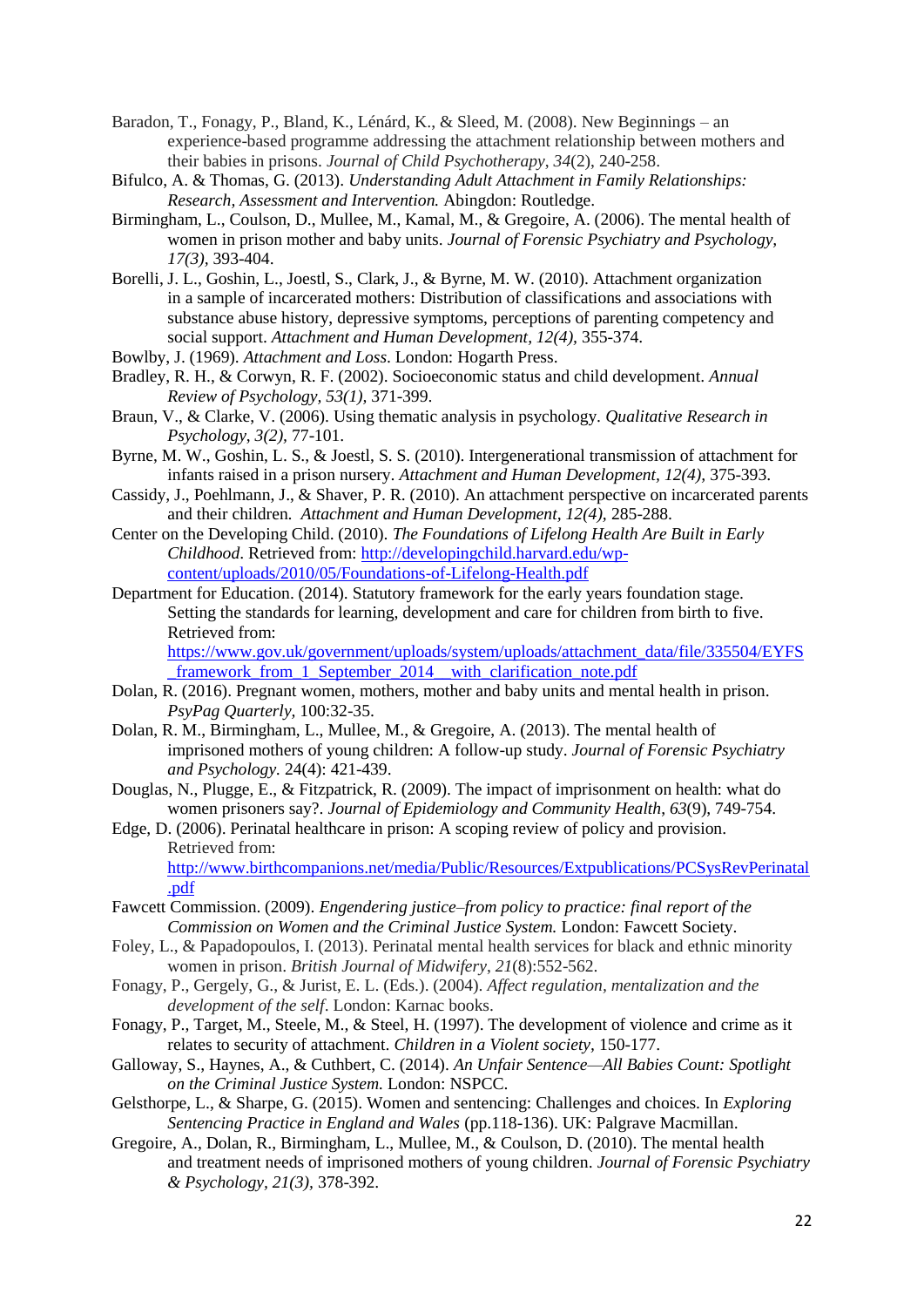Hedderman, C., & Barnes, R. (2015). Sentencing women: An analysis of recent trends. In *Exploring Sentencing Practice in England and Wales* (pp.118-136). UK: Palgrave Macmillan.

Hopewell, S., Clarke, M., & Mallett, S. (2006). Grey literature and systematic reviews. In H. Rothstein R., A. Sutton J. & M. Borenstein (Eds.), *Publication bias in meta-analysis: Prevention, assessment and adjustments* (pp. 48-72). Oxford: John Wiley & Sons.

- Howard, L. M., & Bundock, L. (2013). Emotional and physical partner abuse are common in women reporting postnatal depressive symptoms. *Evidence-Based Medicine, 18*(1), e8.
- Hsieh, H. -F. & Shannon, S. E. (2005). Three Approaches to Qualitative Content Analysis. *Qualitative Health Research, 15(9)*, 1277-1288.

Kenny, D. (2012). *Meeting the Needs of Children of Incarcerated Mothers: The Application of Attachment Theory to Policy and Programming.* Australia: University of Sydney.

- Khalifeh, H., Hunt, I. M., Appleby, L., & Howard, L. M. (2016). Suicide in perinatal and nonperinatal women in contact with psychiatric services: 15 year findings from a UK national inquiry. *The Lancet Psychiatry*, *3*(3), 233-242.
- Khalifeh, H., Brauer, R., Toulmin, H., & Howard, L. M. (2015). Perinatal mental health: What every neonatologist should know. *Early Human Development*, *91*(11), 649-653.
- Killoran, A. (2010). *Evidence-based public health: Effectiveness and efficiency*. Oxford: Oxford University Press.
- Kitson, A., Marshall, A., Bassett, K., & Zeitz, K. (2013). What are the core elements of patientcentre care? A narrative review and synthesis of the literature from health policy, medicine and nursing. *Journal of Advanced Nursing, 69(1),* 4-15.
- Lockwood, K. (2013). *Mothering from the inside: Narratives of motherhood and imprisonment*  Available from Dissertations & Theses Europe Full Text: Social Sciences. Retrieved from <http://search.proquest.com/docview/1687701456>
- North, J. (2006). *Getting it Right?: Services for Pregnant Women, New Mothers, and Babies in Prison*. Lankelly Chase. Retrieved from: [http://www.maternityaction.org.uk/wp](http://www.maternityaction.org.uk/wp-content/uploads/2013/09/prisonsreport.pdf)[content/uploads/2013/09/prisonsreport.pdf](http://www.maternityaction.org.uk/wp-content/uploads/2013/09/prisonsreport.pdf)
- McNeish, D. & Scott, S. (2014) *Women and girls at risk. Evidence across the life course.* North Dalton: DMSS Research.
- Meins, E., Fernyhough, C., Wainwright, R., Clark‐ Carter, D., Das Gupta, M., Fradley, E., & Tuckey, M. (2003). Pathways to understanding mind: Construct validity and predictive validity of maternal mind‐ mindedness. *Child Development*, *74*(4), 1194-1211.
- Powell, C., Marzano, L., & Ciclitira, K. (2016). Mother–infant separations in prison. A systematic attachment-focused policy review. *The Journal of Forensic Psychiatry & Psychology*, 1-16.
- Prison Reform Trust. (2015a). *Sentencing Mothers.* Retrieved from: [http://www.prisonreformtrust.org.uk/Portals/0/Documents/sentencing\\_mothers.pdf](http://www.prisonreformtrust.org.uk/Portals/0/Documents/sentencing_mothers.pdf)
- Prison Reform Trust. (2015b). *Bromley Briefing, Autumn 2014.* Retrieved from: [http://www.prisonreformtrust.org.uk/Portals/0/Documents/Bromley%20Briefings/Factfile%2](http://www.prisonreformtrust.org.uk/Portals/0/Documents/Bromley%20Briefings/Factfile%20Autumn%202015.pdf) [0Autumn%202015.pdf](http://www.prisonreformtrust.org.uk/Portals/0/Documents/Bromley%20Briefings/Factfile%20Autumn%202015.pdf)
- Prison Service Order 4801. (2008). *The Management of Mother Baby Units.* (4<sup>th</sup> edition). Retrieved from:<https://www.justice.gov.uk/offenders/psos>
- Raikes, B. (2009). Imprisoned mothers: 'out of sight, out of mind'. A missed opportunity for rebuilding mother-child relationships. In: Navigating Risks and Building Resilience in Small States, 27 March 2009, Cavehill campus, Barbados. (Unpublished). Retrieved from: <http://eprints.hud.ac.uk/4863/>
- Schore, A. N. (2010). Relational trauma and the developing right brain. In T. Baradon (Ed.), *Relational Trauma in Infancy* (pp.19-47). New York: Routledge.
- Shaver, P.R., Belsky, J., & Brennan, K.A. (2000). The Adult Attachment Interview and selfreports of romantic attachment: Associations across domains and methods. *Personal Relationships, 7,* 25-43.
- Shaw, J., Downe, S., & Kingdon, C. (2015). Systematic mixed‐ methods review of interventions, outcomes and experiences for imprisoned pregnant women. *Journal of advanced nursing*, *71*(7), 1451-1463.
- Sleed, M., Baradon, T., & Fonagy, P. (2013). New Beginnings for mothers and babies in prison: A cluster randomized controlled trial. *Attachment & Human Development*, *15*(4), 349-367.